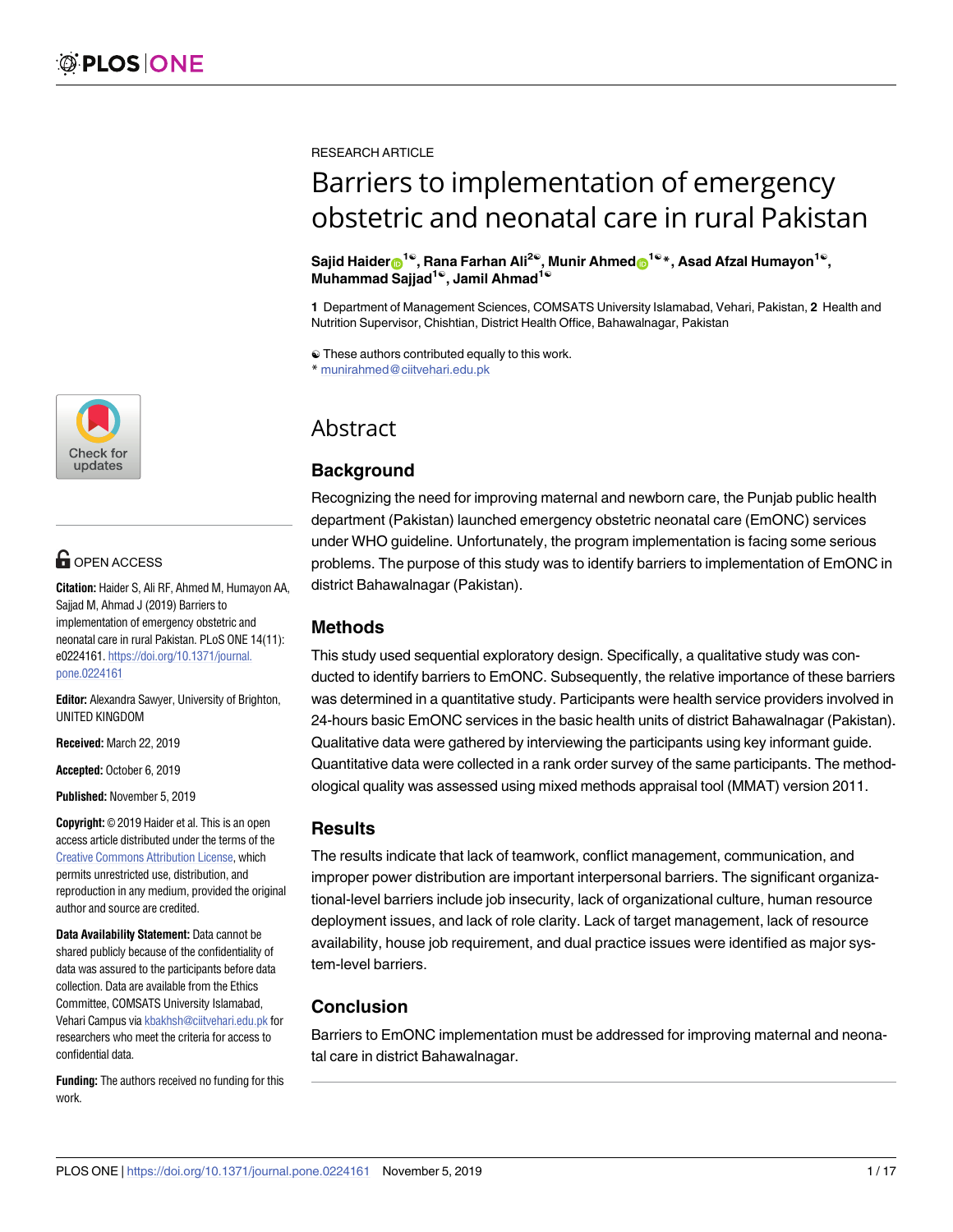<span id="page-1-0"></span>**Competing interests:** The authors have declared that no competing interests exist.

# **Introduction**

Maternal mortality is a big global issue with 216 deaths per 100,000 live births [\[1\]](#page-14-0). Pregnancy and childbirth related problems are causing 830 maternal deaths around the world per day[\[2\]](#page-14-0). It is worth noticing that in 2015 "roughly 303,000 women died during and following pregnancy and childbirth" [[2\]](#page-14-0). The situation is even alarming in developing countries where 99% of the global maternal deaths occur [\[1,](#page-14-0) [3](#page-14-0)]. High rates are especially linked to Africa, South East Asia and South Asia [[4](#page-14-0)]. Despite the fact that the Millennium Development Goals (MDGs) provided the global community with an exciting opportunity to improve women health and reduced maternal mortality [[5](#page-14-0)], they fell short in achieving the target of reducing 75% maternal mortality between 1990–2015 [\[1\]](#page-14-0). The recent Sustainable Development Goals'(SDGs) target of reducing maternal mortality to less than 70 deaths per 100,000 live births between 2015–2030 may also fall short until attendance and access to skilled antenatal care is improved [\[6](#page-14-0)].

World Health Organization (WHO) took an initiative to reduce maternal and newborn mortality by providing greater access to maternal and neonatal care through Emergency Obstetric and Newborn Care (EmONC) program worldwide [[7\]](#page-14-0). This initiative is mainly focused on low and middle-income countries [\[8\]](#page-14-0). EmONC refers to 'care provided in health facilities to treat direct obstetric emergencies that cause the vast majority of maternal deaths during pregnancy, at delivery and during the postpartum period.'[[9,](#page-14-0) p. 193]. Basic EmONC services include "1) administration of parenteral antibiotics to prevent puerperal infection or treat abortion complications; 2) administration of parenteral anticonvulsants for treatment of eclampsia and preeclampsia; 3) administration of parenteral uterotonic drugs for postpartum hemorrhage; 4) manual removal of the placenta; 5) assisted vaginal delivery (vacuum extractions); 6) removal of retained products of conception; and 7) neonatal resuscitation" [[10](#page-14-0)].

Though the initiatives by international organizations have improved maternal and neonatal care globally, some parts of the world still face high mortality in these healthcare domains. For example; despite the launching of EmONC in Pakistan, maternal mortality rate was 180 per 100,000 live births in 2017–18 [\[11\]](#page-14-0). Although the rate decreased from 204 in 2010–11 to 180 in 2017–18, it is still among the highest in the world. Pakistan's neonatal mortality rate, in 2017– 18, was 42/1,000 live births [\[12,](#page-14-0) [13\]](#page-14-0). Pakistan is one of the countries that remained unable to achieve 2015 MDGs in major areas like maternal and neonatal care, ranking third in highmortality countries [\[14\]](#page-14-0). It is due to the fact that only 52% of Pakistani births take place in the presence of skilled professionals, and 48% of women go on to have home deliveries. [\[15\]](#page-14-0). The major reasons behind this situation are told as; mother's education, poverty, rural-urban differences in the availability of neonatal care etc. [\[16](#page-15-0)]. However, it is surprising that in the presence of obstetric and neonatal care (EmONC) program, Pakistan is facing high maternal and neonatal mortality rates. It raises an obvious question on the implementation of EmONC in the country.

Implementation of EmONC seems a common issue in developing countries with similar maternal mortality rates. For example, Chi, Bulage, Urdal and Sundby found that the "shortage of qualified staff; lack of essential installations, supplies and medications; increasing workload, burnout and turnover; and poor data collection and monitoring systems" were among the common barriers in the delivery of EmONC in Burundi and Northern Uganda [[17](#page-15-0), p. 1]. In another study, Prata, Passano, Sreenivas, and Gerdts indicated that in Sri Lanka, Malaysia and Honduras the interventions to improve maternal and neonatal care face the challenges like "the availability of unreliable data and the shortage in human and financial resources, as well as limited political commitment" [[18](#page-15-0)]. Hospitals in Rawanda are also facing such problems [\[19,](#page-15-0) [20\]](#page-15-0). Overall, maternal and neonatal care programs are prone to implementation issues in low resource settings [[21](#page-15-0)].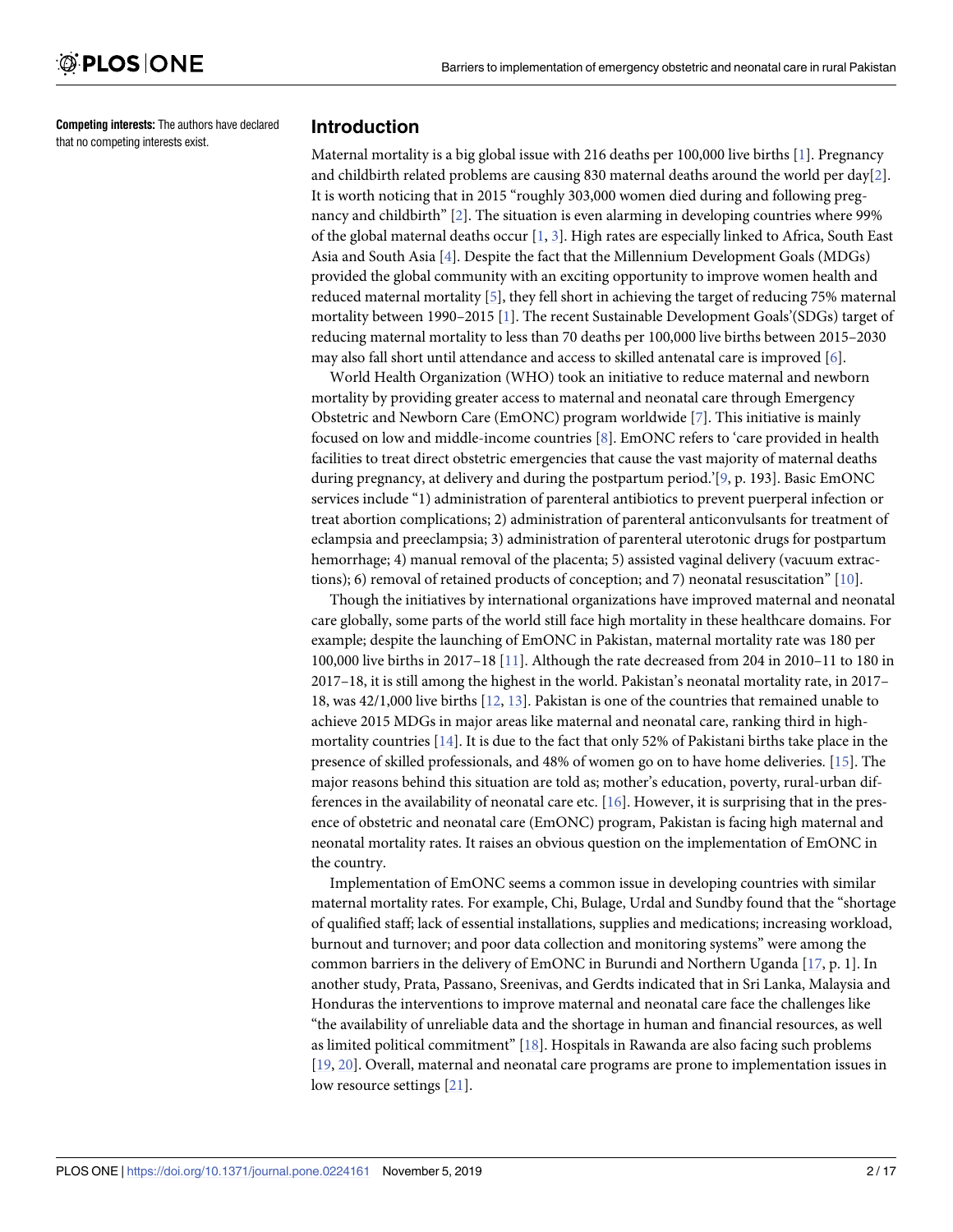<span id="page-2-0"></span>Rural regions in Pakistan can be considered as low resource settings where maternal and neonatal mortality remains high despite the introduction of EmONC in public health facilities of many rural districts. Bahawalpur division is the poorest and mainly rural region where women literacy is very low [\[22,](#page-15-0) [23\]](#page-15-0). In this division, only 42.3% of pregnant women are attended by skilled health professionals. This percentage is much lesser than the province's average (52.5%) [[16](#page-15-0)]. More than 55% of women are vulnerable to the practices of traditional birth attendants, and 57.5% of deliveries occur at home. Only 10.4% of deliveries are carried out at public sector health facilities, and about 31% deliveries take place at private hospitals [\[24\]](#page-15-0), out of which 19% are performed at cesarean sections [[25](#page-15-0)]. In Bahawalpur division, 36.2% of pregnant women do not perform even a single antenatal care visit. This percentage is quite high when we compare with other districts such as Rawalpindi (8.6%). Similarly, the percentage of complete four visits is much lower in Bahawalpur division (27.3%) when compared with Rawalpindi (70.4%) [\[24\]](#page-15-0). Low antenatal care attendance is causing greater maternal and neonatal mortality which can be reduced by improving EmONC services [[26](#page-15-0)].

In Bahawalpur division, Bahawalnagar is a more deprived rural district. In Bahawalnagar district, EmONC was launched in September 2014 at public health facilities. Unfortunately, most health facilities in the district are not meeting EmONC standards and targets. It may be due to the lack of real and effective implementation of EmONC services in health units even when the pregnant women recognize the need for skilled attendance, and approach to these facilities for such care [[27](#page-15-0)]. This problem is evident from the fact that in March 2016, the executive district officer (EDO) (health) demanded an explanation from the district authorities including the district coordinator of Integrated Reproductive Maternal Newborn Child Health and Nutrition (IRMNCH & N) Program, social organizer IRMNCH; and deputy district officers of Haroonabad and Bahawalnagar regarding the recorded fake deliveries, indicated and highlighted by the chief minister and his road map team [\[28\]](#page-15-0). These facts indicate that the program implementation is facing some serious problems.

Nevertheless, little attention has been paid to identify the barriers to the implementation of EmONC in this rural region of Pakistan. Taking into account the possibility of implementation deficiencies, we believe that there is need to identify barriers to the implementation of EmONC. In this regard, meetings were held with the provincial coordinators of IRMNCH & N Program from 18 districts of Punjab, including the district officer health, Bahawalnagar; district coordinator, IRMNCH & N Program; and deputy district officer health, Tehsil Chishtian of Bahawalnagar. These officers confirmed the need for identifying barriers to EmONC implementation in district Bahawalnagar.

Besides identifying implementation barriers, it is important to know the relative importance of these barriers so that the most important areas could be focused [\[29\]](#page-15-0). It is important especially in low resource settings where sufficient funds are not available for addressing all issues simultaneously. Pakistan's health system is facing not only the governance issues but also severe challenges of finance [[30](#page-15-0)]. Recognizing relative importance of each barrier may help policy makers to allocate limited resources to the most important issues.

From the above discussion two formal questions arise. First, what are the interpersonal, organizational, and system-level barriers in implementing basic EmONC services at health facilities of district Bahawalnagar? Second, what is relative importance of each barrier following from the first question? The objective of this study was to uncover interpersonal, organizational, and system level barriers to implementation of basic EmONC services at health facilities of district Bahawalnagar, and determine relative importance of each barrier. We believe that without identifying and prioritizing these barriers, it is impossible to introduce necessary changes for effective implementation of this and other similar programs. The findings of this study may facilitate local authorities and international organizations (such as the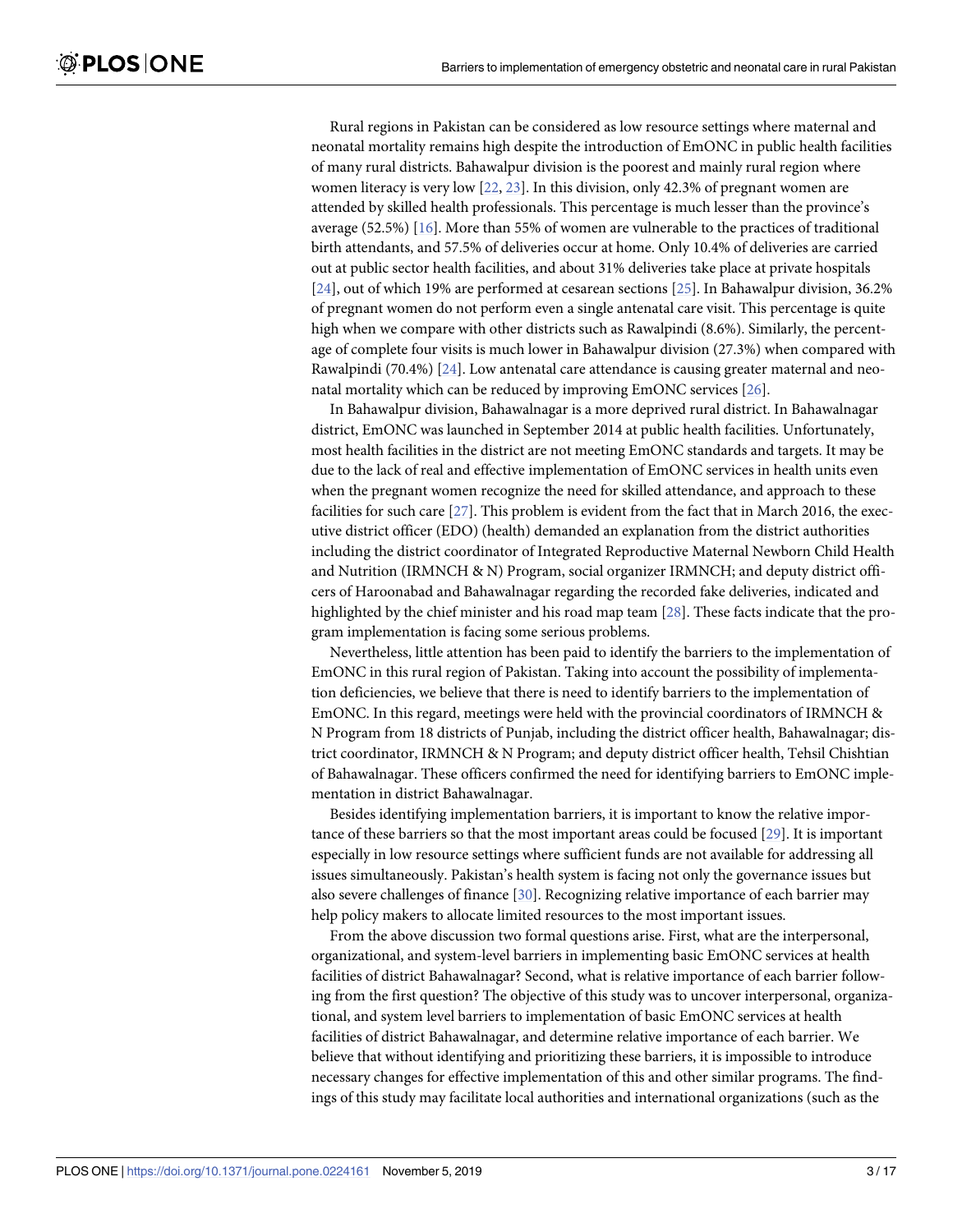<span id="page-3-0"></span>UN, WHO, and UNICEF) in improving the quality of maternal and neonatal care by addressing the barriers identified in this research.

# **Materials and methods**

### **Study settings**

As already mentioned, this study was conducted in the health facilities of district Bahawalnagar. The public health facilities of this district include 105 basic health units (BHUs) with 204 beds, 10 rural health centers (RHCs) with 200 beds, 10 hospitals with 701 beds including district headquarter (DHQ) and tehsil headquarter (THQ) hospitals [\[31\]](#page-15-0). District Bahawalnagar covers an area of 8,878 sq km, with a population of 2,981,219 [[32](#page-15-0)]. Bahawalnagar's maternal mortality rate was 124/1,000 live births in 2011 [\[33\]](#page-15-0). The neonatal mortality rate of this district in 2017–18 was 43/1,000 births [\[11\]](#page-14-0).

# **Research design and sample**

This study used sequential exploratory design as indicated in mixed methods appraisal tool (MMAT) version 2011 [\[34](#page-15-0)]. In sequential exploratory designs, "the qualitative findings inform the quantitative data collection, and the quantitative results allow a generalization of the qualitative findings" [\[34\]](#page-15-0). This design suited well the objective of our study as we intended to identify barriers to EmONC in a qualitative study, and determined the relative importance of these barriers in a quantitative study. In qualitative study, we interviewed the participants. The quantitative study performeda rank order survey of the same key informants.

Data were derived from interviews of key informants. Participants were health service providers involved in providing 24-hour basic EmONC services in the basic health units of district Bahawalnagar. Sample was selected purposively by targeting the subjects with knowledge and expertise about the delivery of EmONC services in the district. An examination of documents at the district coordinator's office and a discussion with district health officer informed that executive district officer (EDO) health, deputy district officers (health), provincial and district coordinators (IRMNCH & N), in-charges, lady health visitors and midwives (from those health units that fall short in meeting EmONC targets) could be the key informants of this study. Before initiating the interview process, we identified 86 key informants, out of which 79 were available for interview (one executive district officer (EDO) health; two deputy district officers (health); one provincial and one district coordinator (IRMNCH & N): 14 in-charges; 54 LHVs; six midwives). Of the 79 participants, 19 were male (24%) and 60 (76%) were female. The mean age of participants was 32 years, and the mean experience was 7 years. 60 participants (76%) were skilled birth attendants dealing and handling normal delivery patients and 14 (18%) were in-charges/facilitators and 5 (6%) were managers.

Before initiating interviews, an informed consent of the participants was obtained. The respondents' participation in the study was voluntary. They were assured that their data would remain confidential, and that they would face no negative consequences as a result of participating in this study. Moreover, a documented review and approval from the Ethical Committee for Scientific Research of COMSATS, Vehari Campus, was also obtained for this study.

### **Research instrument and interview process**

A 'Key Informant Interview Guide' was prepared as a major research instrument for collecting data from interviews. This guide has been provided as a supplementary material. Besides its other useful features, this guide provides key topics for interview, ideas to explore, and probes (see Table A in S1 [File\)](#page-13-0). The major question was: what are the interpersonal, organizational,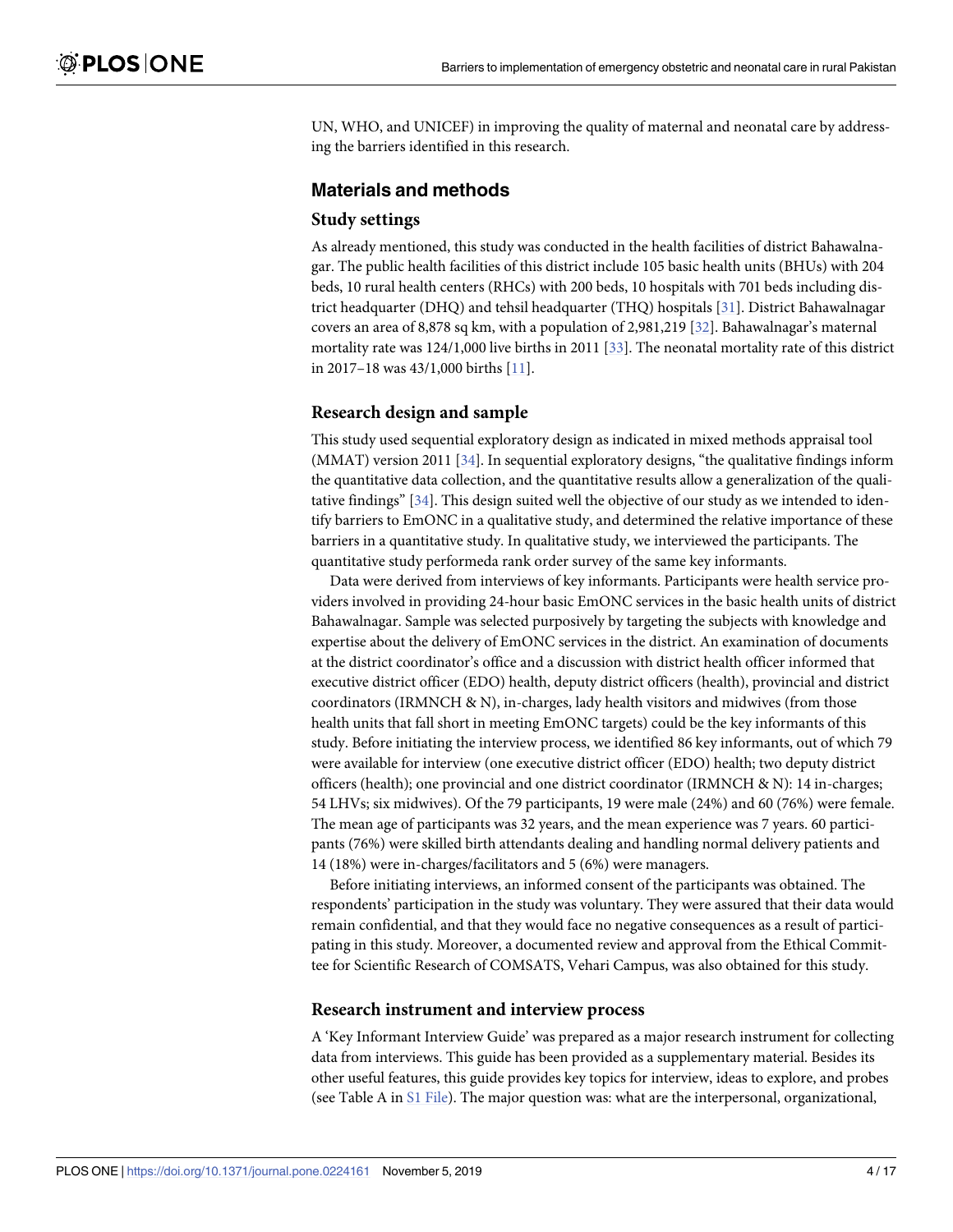<span id="page-4-0"></span>and system-level barriers in implementing basic EmONC services in the health facilities of District Bahawalnagar? Comprehensive literature review and a pilot study was performed to refine sub-questions and other components of the Key Informant Interview Guide. This guide was finalized after discussion with two departmental officials and two academic researchers.

For conducting interviews, participants were approached at their concerned health facilities. The time for each interview was 75 to 90 minutes. Before initiating interviews, the participants were informed about the study objectives. An experienced health department official was present for making arrangements to conduct interviews. A research team member was trained to facilitate discussions on issues related to achieving EmONC standards. All the discussions were recorded on flip charts, with the important issues and prominent factors highlighted. For feedback and reconfirmation, the discussion was recalled with the participant highlighting important areas (for ambiguous answers specifically) in the closing notes of the interview. Data collection was completed in four months (two visits: one for interviews and one for obtaining rankings to determine relative importance of identified barriers) including a one-month LHV training break, when interviews were suspended.

**Rank order survey.** In low resource settings, it is important to know the relative importance of problems so that the most important issues could be focused on [[29](#page-15-0)]. The participants who help identify factors or barriers in qualitative survey can better inform about the relative importance of these factors [\[35\]](#page-15-0). So, after completing the category search and listing the final barriers, we once again approached to the same respondents who participated in the qualitative survey, and asked them to rank the identified barriers based on their relative importance. A questionnaire, with a list of identified barriers, was presented to the respondents who were asked to allocate a unique number to each barrier depending upon the priority of its importance. This survey provided quantitative data of barriers ranked from the most important to least important.

### **Data Analysis**

Using data from key informants' interviews, a qualitative content analysis was performed to identify barriers to implementing EmONC. Subsequently, a quantitative analysis (summedrank orders) was performed to determine the relative importance of the barriers identified in the content analysis.

**Qualitative content analysis.** Content analysis is a research technique that follows a pattern of components to develop a useful context of valid inferences and replication of text [\[36,](#page-15-0) [37\]](#page-15-0). Content analysis was performed by using insights from previous research [[36–38\]](#page-15-0). Flip charts were used to note the information that emerged from interviews. The collected data were assembled in Microsoft Excel sheet. Accuracy and consistency were ensured by counterchecking the transcribed notes with the flip chart notes. The coding, reducing, and inferring of data were facilitated by ATLAS.ti software. ATLAS.ti is reliable and speedy software that facilitates the analysis of extensive data sets and enables the researchers to rethink and recollect information [\[39\]](#page-15-0). ATLAS.ti is used to determine the co-occurrence of an event or its antecedents, and to determine the frequency of codified responses or events [\[40\]](#page-15-0).

The above process helped categorize the barriers identified from discussions with the participants. It followed a three-step process. The first step involved developing general themes using single-word descriptors that were idiosyncratic in nature. The second step was to test the objectivity and consistency of themes and categories. The third step involved entering the categories in ATLAS.ti, using wild cards to search for specific categories compiled after judgment analysis. Once the wild cards or themes were allotted to a category, searching for a wild card or expression provided all the related paths. The quotations found from the wild card search are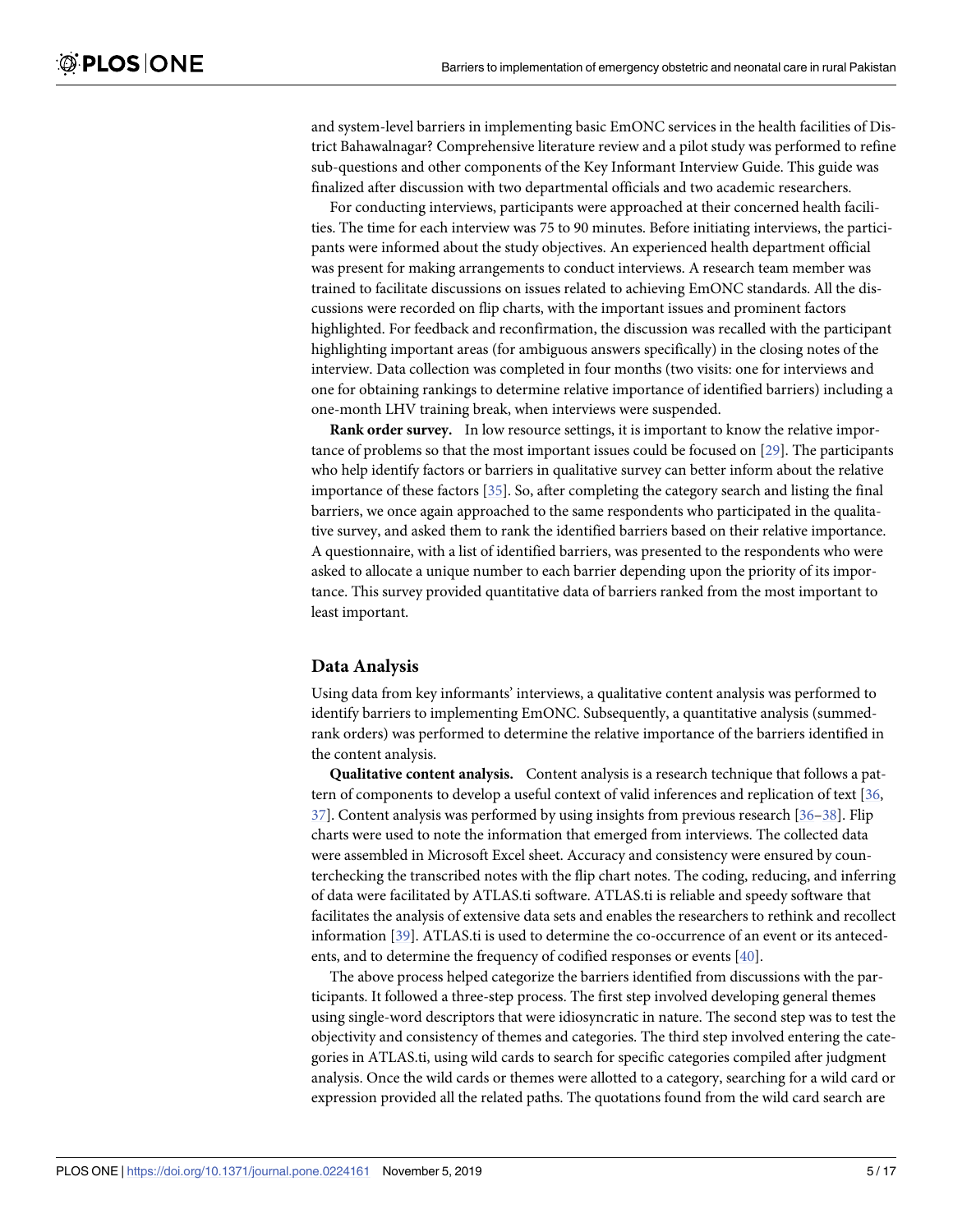<span id="page-5-0"></span>called "category hits"  $[41]$ . Once the category hits were generated, the paragraphs were reviewed to avoid misplacement and repetition. The misplaced categories were removed from final consideration. The results gathered from themes and networks were then interpreted according to the research question.

Following the steps of content analysis, general themes were generated. Categories, defined in one or two words, were determined after identifying all idiosyncratic interpretations. This determination helped verify the appropriateness of the central question. The next step was to check the objectivity and consistency of the categories through the sample judgment process. Three samples were taken into account through a random sample generator. The sample response was categorized by two independent judges (researchers). The judges provided a number of words that could explain a category. The categories and their definitions were then generated by following the above mentioned steps at all levels.

**Quantitative analysis (summed-rank orders).** A quantitative analysis was performed on the data obtained from rank order survey. Following Pullig et al., summed-rank orders were calculated to determine the relative importance of each barrier [\[35\]](#page-15-0). According to Pullig et al., "summed rank order is calculated as follows:  $\Sigma$  (Frequency  $\times$  Rank) for each factor. The total lowest score results in the highest-ranking, while the highest total score results in the lowest ranking". The summed ranks were further analyzed for overall rank differences among various barriers in a group [[35](#page-15-0)]. For this purpose, a non-parametric test, Kendall's W or Kendall's coefficient of concordance, was applied.

# **Results**

#### **Results of content analysis**

The final categories and their analogous definitions for interpersonal, organizational and sys-tem-level barriers have been shown in [Table](#page-6-0) 1. The content analysis resulted in 22 categories (seven, eight and seven categories of interpersonal, organizational and system-level barriers, respectively). All the categories emerged from the data gathered for this study. However, some categories are pre-established in the literature and some are specific to this study. For example; in case of interpersonal barriers, lack of interpersonal communication, lack of teamwork, coalition building issues, and interpersonal conflicts were pre-established in literature. The respondents of this study also considered these issues as barriers to EmONC implementation in district Bahawalnagar. The categories like improper use of power and accountability procedures are more specific to this study. Similarly, organizational culture, organizational change, role clarity, lack of leadership, lack of organizational integration, and lack of job security were pre-established organizational level categories. At system-level, the issues of infrastructure, resources, and dual practice were pre-established.

[Table](#page-7-0) 2 shows the frequencies of codes for interpersonal, organizational and system-level barriers. In case of interpersonal barriers, a total of 282 hits were identified. *Lack of teamwork* and *lack of coalition building* were the most discussed categories, resulting in 17% hits (each category). These were followed by *interpersonal conflicts* (15%), *improper power distribution* (14%), and *accountability procedure* (13%). *Interpersonal and intra-departmental communication* were discussed least (12%).

Organizational barriers got 310 hits. *Job insecurity and organizational culture* were the most discussed categories, resulting in 15% hits. In comparison, *lack of training*, at 9%, was discussed least. The other categories that received attention were *human resource deployment* (14%), *lack of leadership* (13%), lack of role clarity (12%), lack of cooperation from secondary health services (12%), and *organizational change* (11%).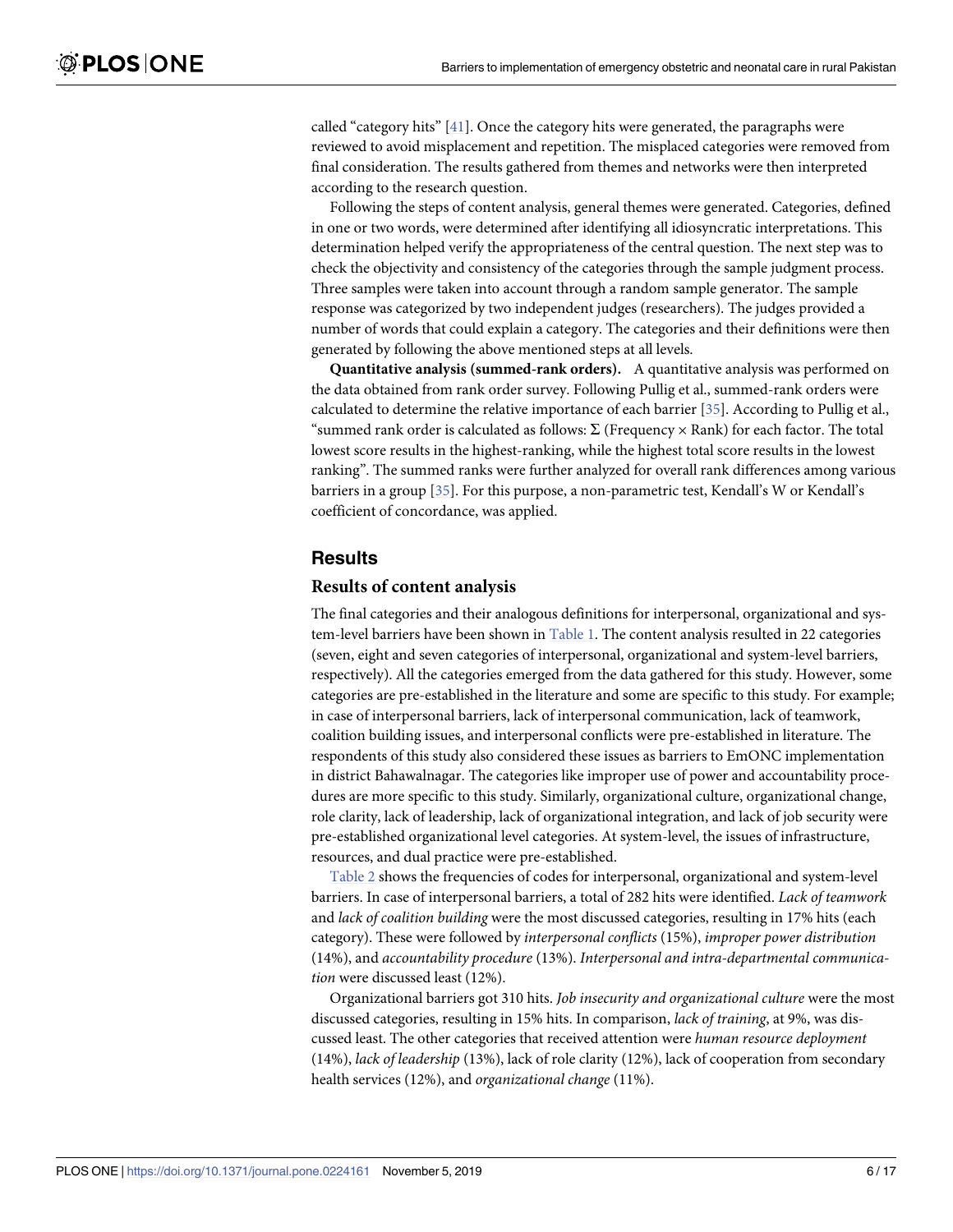| <b>Interpersonal barriers</b>                  | Definition                                                                                                                      |  |  |
|------------------------------------------------|---------------------------------------------------------------------------------------------------------------------------------|--|--|
| Lack of teamwork                               | Lack of collaboration   lack of cooperation   lack of teamwork                                                                  |  |  |
| Interpersonal communication                    | Idea sharing   persuasion   communication                                                                                       |  |  |
| Lack of coalition building                     | Obstructive alliance   partnership negligence                                                                                   |  |  |
| Improper use of power                          | Power struggle   deception   unfair use of power   blackmailing   flattery                                                      |  |  |
| Interpersonal conflicts                        | Value system disparity   disproportionate workloads   lack of trust   individual<br>differences                                 |  |  |
| Intra-departmental<br>communication            | Feedback concealment   communication gap                                                                                        |  |  |
| Accountability procedure                       | Absence of responsibility mechanism  prolonged answerability procedure                                                          |  |  |
| Lack of training                               | Training deficiency   improper induction training   lack of up gradation                                                        |  |  |
| Lack of leadership                             | Motivation paucity   lack of ownership                                                                                          |  |  |
| Organizational culture                         | Uncertain standard operating procedures   organizational citizenship behavior<br>dilemma   absence of value system   corruption |  |  |
| Human resource deployment                      | Unnecessary general duties   unavailability of staff                                                                            |  |  |
| Lack of organizational integration             | Lack of Inter-organizational relationship   lack of cooperation   secondary-level<br>patient mishandling   negative perception  |  |  |
| Job insecurity                                 | Lack of commitment   demotivation   job insecurity   uncertainty regarding the<br>future                                        |  |  |
| Role clarity                                   | Role ambiguity   role incompatibility   lack of information                                                                     |  |  |
| Organizational change                          | Rapid change   policy instability   dynamic targets                                                                             |  |  |
| <b>System-level barriers</b>                   | Definition                                                                                                                      |  |  |
| House-job requirement                          | On-the-job training   skill development program   science and art integration                                                   |  |  |
| Obstacles to disseminating health<br>knowledge | General public knowledge   outdated beliefs   illiteracy                                                                        |  |  |
| Lack of infrastructure                         | Lack of health facility protocols   basic framework deficiency   communication<br>and transport                                 |  |  |
| Dual practice                                  | Private practitioners   goal alignment issues   traditional birth attendant services                                            |  |  |
| Resource availability                          | Stock limitation (medicine)   inadequate medical equipment   financial capital<br>deficiency                                    |  |  |
| LHV knowledge                                  | Capacity building deficiency   knowledge deficiency   quiescent training                                                        |  |  |
| High targets                                   | Estimated targets   inappropriate distribution   imbalanced planning                                                            |  |  |
|                                                |                                                                                                                                 |  |  |

<span id="page-6-0"></span>**[Table](#page-5-0) 1. Categories of interpersonal, organizational and system-level barriers.**

<https://doi.org/10.1371/journal.pone.0224161.t001>

The hits for system-level barriers were 308. The most discussed categories were *resource availability* and house-job requirement (17% hits[-Table](#page-7-0) 2). These were followed by *high targets* (16%), *dual practice* (13%), *LHV knowledge* (13%). *Lack of infrastructure* and *lack in providing health knowledge* were discussed least (12%).

### **Results of quantitative analysis**

As already mentioned, the participants evaluated and ranked the barriers identified in content analysis, and Kendell's coefficient of concordance was used to examine these ranks.

**Analysis of interpersonal barriers.** [Table](#page-7-0) 3 shows the descriptive statistics. The results indicate that the ranks were remarkably different from each other (Kendall's  $W = .0204$ , chisquare  $= 86.891$ ,  $df = 6$ , p-value  $< 0.01$ . [Table](#page-8-0) 4 shows that lack of teamwork and lack of coalition building were ranked first and second, respectively (summed ranks = 244 and 245, respectively). These two factors were not significantly different from each another, indicating that respondents considered them equally important. Also, the next two factors—interpersonal conflicts and interpersonal communication—were not significantly different from one another (summed ranks = 251 and 252, respectively). Interpersonal communication,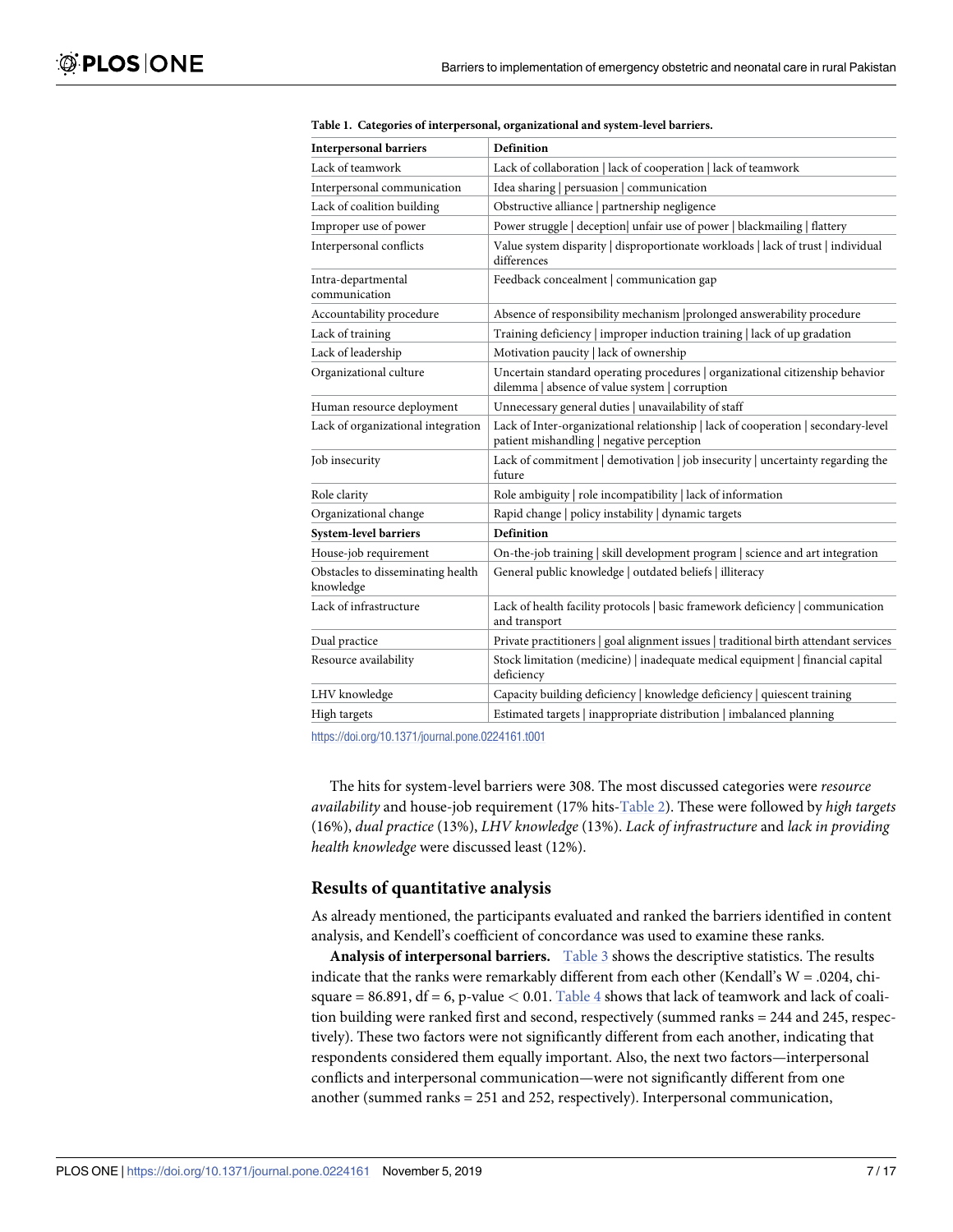| Categories                         | <b>Total Hits</b> | % of total hits per question |
|------------------------------------|-------------------|------------------------------|
| <b>Interpersonal barriers</b>      |                   |                              |
| Lack of teamwork                   | 49                | 17                           |
| Interpersonal communication        | 34                | 12                           |
| Lack of coalition building         | 47                | 17                           |
| Improper power distribution        | 39                | 14                           |
| Interpersonal conflicts            | 42                | 15                           |
| Intra-departmental communication   | 35                | 12                           |
| Accountability procedure           | 36                | 13                           |
| Total                              | 282               | 100                          |
| Organizational barrier             |                   |                              |
| Lack of training                   | 27                | 9                            |
| Lack of leadership                 | 39                | 13                           |
| Organizational culture             | 45                | 15                           |
| Human resource deployment          | 43                | 14                           |
| Lack of organizational integration | 38                | 12                           |
| Job insecurity                     | 47                | 15                           |
| Role clarity                       | 38                | 12                           |
| Organizational change              | 33                | 11                           |
| Total                              | 310               | 100                          |
| System-level barrier               |                   |                              |
| House job requirement              | 53                | 17                           |
| Lack in providing health knowledge | 37                | 12                           |
| Lack of infrastructure             | 36                | 12                           |
| Dual practice                      | 41                | 13                           |
| Resource availability              | 51                | 17                           |
| LHV knowledge                      | 41                | 13                           |
| Higher targets                     | 49                | 16                           |
| Total                              | 308               | 100                          |

#### <span id="page-7-0"></span>**[Table](#page-5-0) 2. Frequencies of codes.**

<https://doi.org/10.1371/journal.pone.0224161.t002>

intra-departmental communication, and accountability procedure were ranked  $5<sup>th</sup>$ ,  $6<sup>th</sup>$ , and  $7<sup>th</sup>$ , respectively (summed ranks = 292, 297, and 407, respectively). These factors were significantly different from each other.

The results indicate that the respondents considered lack of teamwork, lack of coalition building, interpersonal conflicts, and interpersonal communication as the most important interpersonal barriers to basic EmONC services.

**Analysis of organizational barriers.** The results in [Table](#page-8-0) 5 indicate that the ranks of organizational barriers were significantly different from each other (Kendall's  $W = .302$ , chi-square = 149.873,  $df = 7$ , p-value  $< 0.01$ ). [Table](#page-8-0) 6 shows that job insecurity and organizational culture, with significant rank differences, were ranked first and second, respectively (summed ranks = 169 and 204, respectively). The next factors—human resource deployment,

**[Table](#page-6-0) 3. Descriptive statistics (interpersonal barriers).**

| Kendall's W for rank differences among interpersonal barriers |        |  |      |  |  |
|---------------------------------------------------------------|--------|--|------|--|--|
| Kendall's W<br>Sig.<br>Chi-square                             |        |  |      |  |  |
| 0.204                                                         | 86.891 |  | .000 |  |  |

<https://doi.org/10.1371/journal.pone.0224161.t003>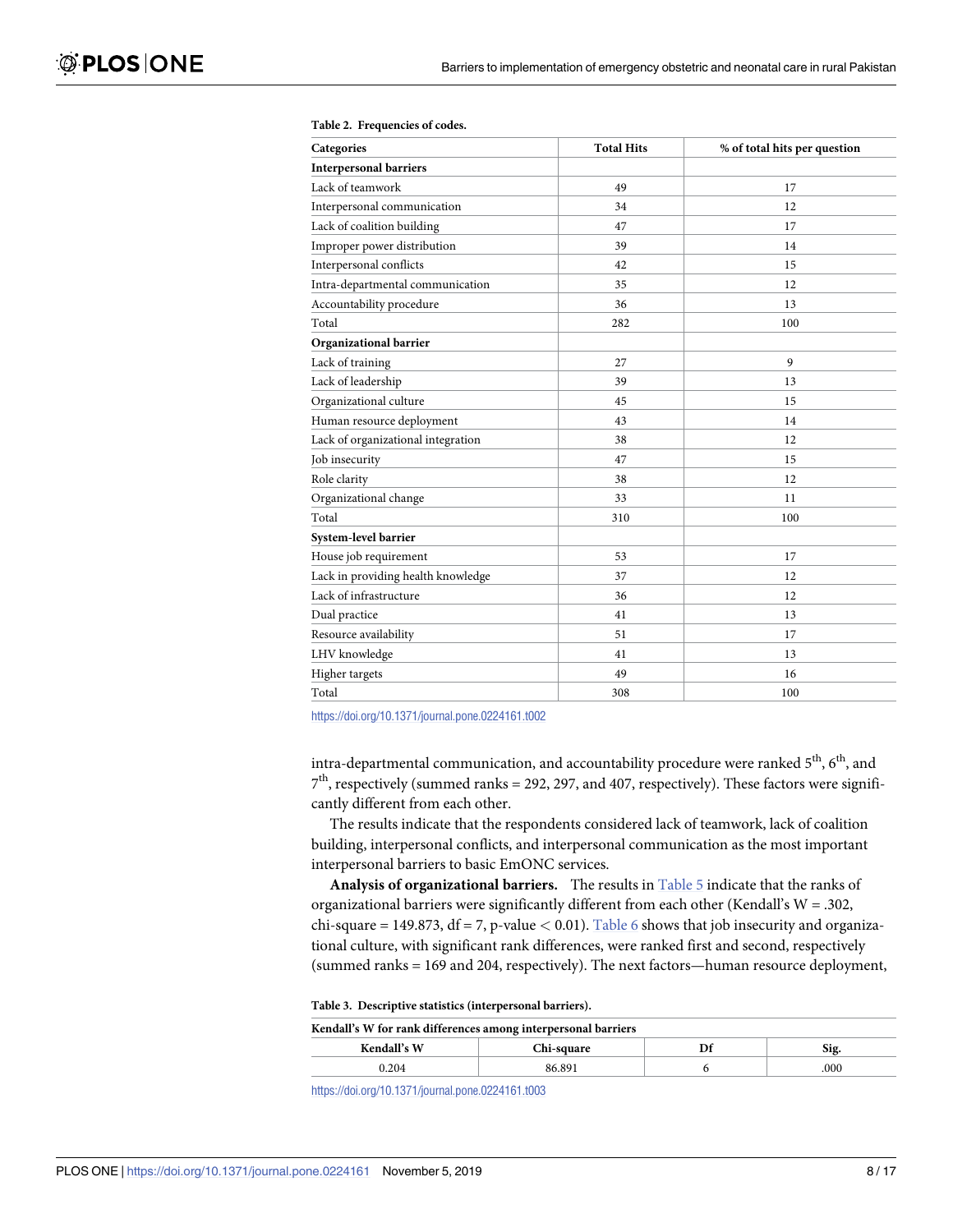#### <span id="page-8-0"></span>**[Table](#page-6-0) 4. Rank orders (interpersonal barriers).**

| <b>Interpersonal-Level Barrier Categories</b> | <b>Summed Rank</b> | Percentage Rank (1) | Percent Ranked in Top 2 | Percent Ranked in Top 3 |
|-----------------------------------------------|--------------------|---------------------|-------------------------|-------------------------|
| Lack of teamwork                              | 244(1)             | 20                  | 59                      | 68                      |
| Lack of coalition building                    | 245(2)             | 21                  | 30                      | 61                      |
| Interpersonal conflicts                       | 251(3)             | 20                  | 41                      | 56                      |
| Improper power distribution                   | 252(4)             |                     | 18                      | 48                      |
| Interpersonal communication                   | 292(5)             | 15                  | 23                      | 30                      |
| Intra-departmental communication              | 297(6)             | 20                  | 23                      | 25                      |
| Accountability procedure                      | 407(7)             |                     |                         |                         |

Summed rank orders are calculated from highest to lowest: ∑ (Frequency × Ranks) with each factor. The highest score gets the lowest ranking (7) and the lowest score gets the highest ranking (1).

#### <https://doi.org/10.1371/journal.pone.0224161.t004>

**[Table](#page-7-0) 5. Descriptive statistics (organizational barriers).**

| Kendall's W for rank differences among organizational barriers |                   |  |      |  |  |
|----------------------------------------------------------------|-------------------|--|------|--|--|
| Kendall's W                                                    | <b>Chi-square</b> |  | Sig. |  |  |
| 0.302                                                          | 149.873           |  | .000 |  |  |

<https://doi.org/10.1371/journal.pone.0224161.t005>

role clarity, lack of leadership, and lack of organizational integration—were also significantly different from each other (summed ranks = 266, 342, 365, and 386, respectively). Organizational change and lack of training were ranked  $7<sup>th</sup>$  and  $8<sup>th</sup>$ , respectively (summed ranks = 391) and 433, respectively). These factors were significantly different from each other. Overall, the results indicate that there is a wide difference between the first three and the rest of organizational barriers. It shows that the respondents considered job insecurity, organizational culture, and human resource deployment as the most important interpersonal barriers to EmONC delivery.

**Analysis of system-level barriers.** Descriptive statistics in [Table](#page-9-0) 7 indicate that there is a significant difference among the ranks of system-level barriers (Kendall's  $W = .137$ , chisquare = 58.376, df = 6, p-value *<* 0.01). With a significant rank difference from each other, high targets and resource availability were ranked first and second, respectively [\(Table](#page-9-0) 8: summed ranks = 206 and 229, respectively). House job requirement and dual practice were ranked as third and fourth, and remained significantly different from each other (summed

| <b>Organizational-Level Barrier Categories</b> | <b>Summed Rank</b> | Percentage Rank (1) | Percent Ranked in Top 2 | Percent Ranked in Top 3 |
|------------------------------------------------|--------------------|---------------------|-------------------------|-------------------------|
| Job insecurity                                 | 169(1)             | 48                  | 69                      | 72                      |
| Organizational culture                         | 204(2)             | 30                  | 52                      | 75                      |
| Human resource deployment                      | 266(3)             |                     | 24                      | 54                      |
| Role clarity                                   | 342(4)             |                     |                         | 20                      |
| Lack of leadership                             | 365(5)             |                     | 20                      | 27                      |
| Lack of organizational integration             | 386(6)             |                     | 15                      | 23                      |
| Organizational change                          | 391(7)             |                     |                         |                         |
| Lack of training                               | 433(8)             |                     |                         | 14                      |

#### **[Table](#page-7-0) 6. Rank orders(organizational barriers).**

Summed rank orders are calculated from highest to lowest: Σ (Frequency × Ranks) with each factor. The highest score gets the lowest ranking (8) and the lowest score gets the highest ranking (1).

<https://doi.org/10.1371/journal.pone.0224161.t006>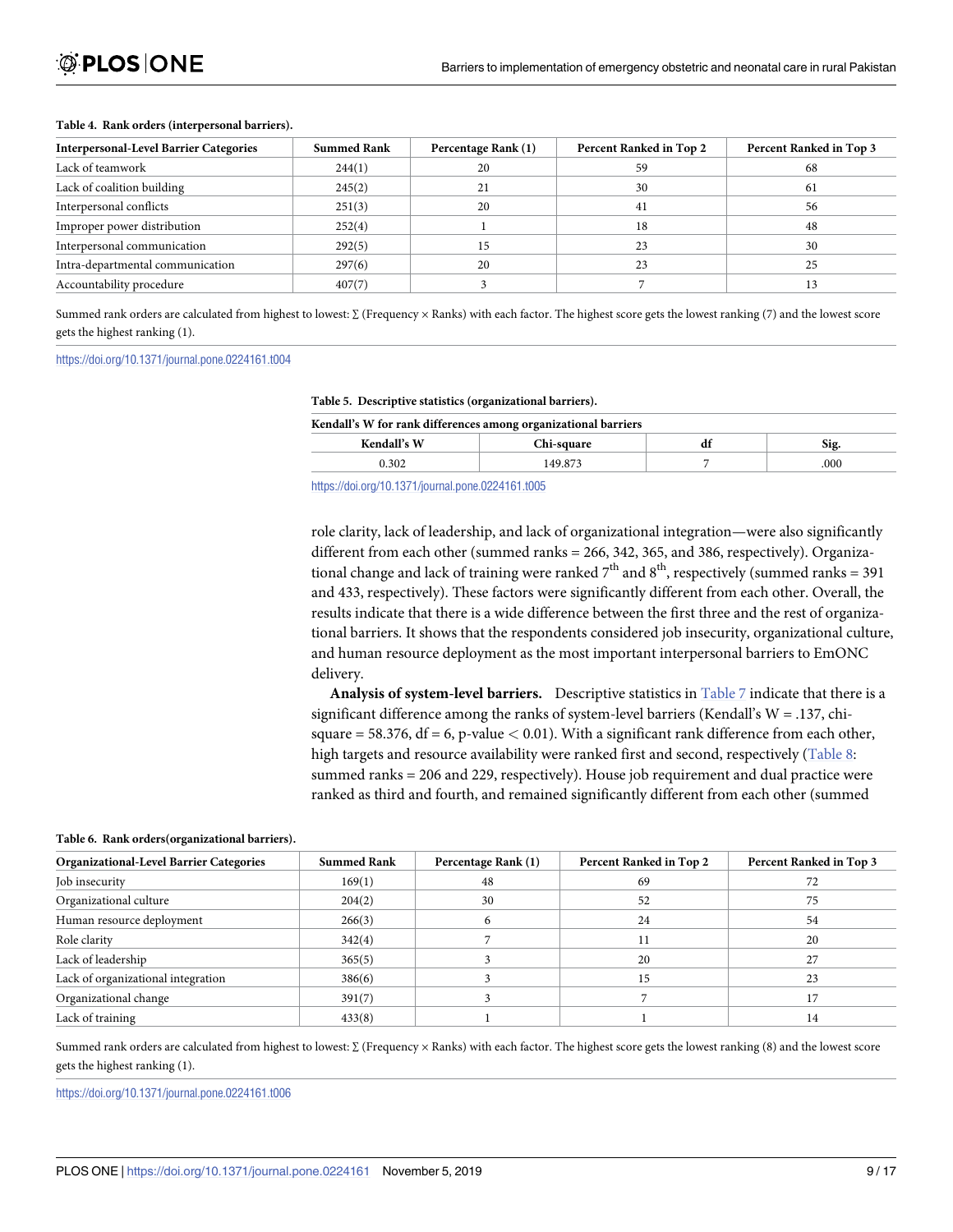| Kendall's W for rank differences among system barriers |            |  |      |  |
|--------------------------------------------------------|------------|--|------|--|
| Kendall's W                                            | Chi-square |  | Sig  |  |
| 0.137                                                  | 58.376     |  | .000 |  |

#### **[Table](#page-8-0) 7. Descriptive statistics (system-level barriers).**

<https://doi.org/10.1371/journal.pone.0224161.t007>

#### <span id="page-9-0"></span>**[Table](#page-8-0) 8. Rank orders (system-level barriers).**

| <b>System-Level Barrier Categories</b> | <b>Summed Rank</b> | Percentage Rank (1) | Percent Ranked in Top 2 | Percent Ranked in Top 3 |
|----------------------------------------|--------------------|---------------------|-------------------------|-------------------------|
| Higher targets                         | 206(1)             | 24                  | 55                      | 69                      |
| Resource availability                  | 229(2)             | 10                  | 28                      | 63                      |
| House job requirement                  | 249(3)             | 31                  | 51                      | 56                      |
| Dual practice                          | 306(4)             |                     |                         | 30                      |
| Lack in providing health knowledge     | 310(5)             |                     |                         |                         |
| Lack of infrastructure                 | 326(6)             |                     |                         | 32                      |
| LHV knowledge                          | 362(7)             |                     | 10                      |                         |

Summed rank orders are calculated from highest to lowest: ∑ (Frequency × Ranks) with each factor. The highest score gets the lowest ranking (7) and the lowest score gets the highest ranking (1).

<https://doi.org/10.1371/journal.pone.0224161.t008>

ranks = 249 and 306, respectively). Lack of providing health knowledge, lack of infrastructure, and LHVs' knowledge were ranked  $5<sup>th</sup>$ ,  $6<sup>th</sup>$ , and  $7<sup>th</sup>$ , respectively (summed ranks = 310, 326, and 362, respectively). These factors were also significantly different from each other.

In Table 8, a wide difference was observed between the first three barriers (high targets, resource availability and house job requirement) and rest of the system barriers. It indicates that the first three are the most important barriers to EmONC in the district.

# **Quality assessment**

The quality of this study was assessed by two independent researchers using mixed methods appraisal tool (MMAT-2011) [\[34\]](#page-15-0). Though MMAT was developed for systematic reviews, it can be used for evaluating the methodological quality of individual studies. The MMAT involves a series of questions which are answered by independent reviewers by taking into account the appropriateness of qualitative and quantitative data sources, data analyses procedures, relevance of research design with study objectives, addressing divergence of qualitative and quantitative results (if mixed method is used) etc. Generally, the independent reviewers' responses are; 'Yes', 'No', 'can't tell', and 'comments'. 'Yes' denotes that the quality criterion is fulfilled, 'No' means that the quality criterion is not fulfilled, and 'Can't tell' indicates that the study does not provide sufficient information to determine if the quality criterion is not fulfilled or not [\[42](#page-16-0)]. This study's reviewers ranked 'yes' for all questions with some comments which were incorporated by the research team, and re-evaluated by the same reviewers.

# **Discussion**

The qualitative and quantitative analyses identified various interpersonal, organizational and system-level barriers to EmONC implementation in district Bahawalnagar and determined their relative importance. The most important of these barriers have been discussed below.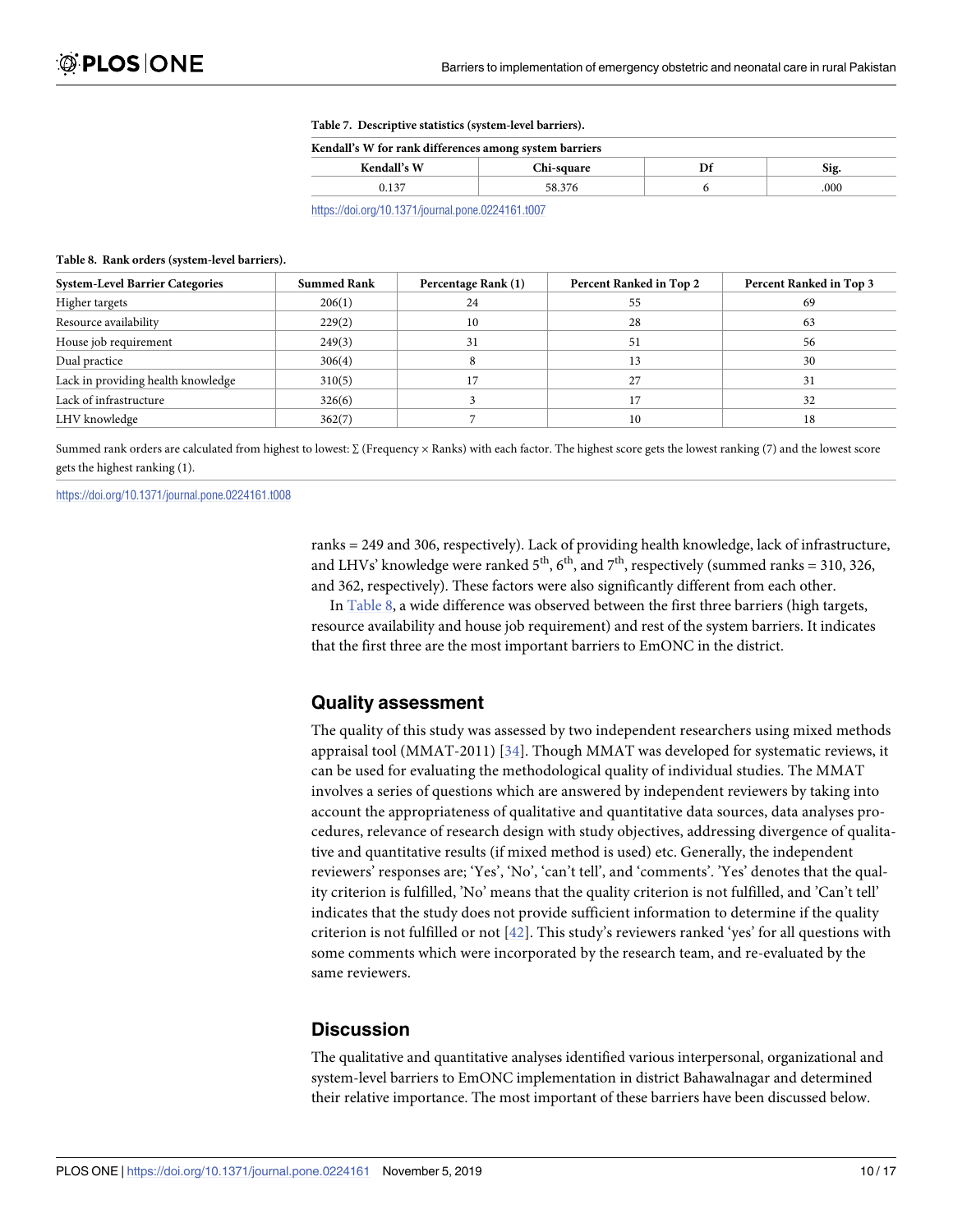## <span id="page-10-0"></span>**Interpersonal barriers**

**Lack of teamwork.** The most important interpersonal barrier to basic EmONC service delivery is teamwork. A team helps members share goals and knowledge, facilitates effective communication, and fosters mutual respect  $[43-45]$ . However, the absence or shortage of these factors among coworkers hinders the capacity to cooperate, and leads to poor teamwork. The interviews with care providers informed that coworkers greatly fall short in mutual respect and communication, which are resulting in the absence of goal sharing for implementing EmONC. Though the service providers have the same designations (LHV, midwife), the relationships they share need to be worked on.

The issue of contractual employees (though linked to system and organizational issues) is creating problems at interpersonal level. The LHVs of the IRMNCH& N Program are contractual employees who shoulder the maximum workload owing to their uncertain job structure. Taking advantage of their seniority, the permanent and senior LHVs and midwives try to shift their workload to these contractual employees. Moreover, there is a lack of trust among staff. In some cases, senior staff members do not trust newcomers, believing them to be incompetent. This mistrust leads to seniors restricting their training and not sharing knowledge with juniors. The absence of collaborative effort affects the performance of healthcare providers [\[45\]](#page-16-0).

**Lack of conflict management.** Respondents ranked lack of conflict management as the second most important barrier. Conflict refers to the difference in opinion, organizational factors, interpersonal relationships, values, and beliefs, causing moral complications [\[46\]](#page-16-0). Conflicts are generated when healthcare service providers are unclear about their responsibilities and fail to understand ethical principles [\[47\]](#page-16-0). Lack of power, recognition, motivation, and scope for practice and increased workload result in emotional discomfort and conflicts among coworkers [\[48\]](#page-16-0).

Given the diverse cultural orientations of people serving the health organization, interactional complication are highly likely. Consequently, the enhanced personality and workplace clashes affect the quality of service delivery. Failure to resolve conflicts results in compromising the number and quality of patient care services. This study observed interpersonal conflicts among health service providers. As a result, targets were not met.

**Interpersonal communication and improper power distribution.** Interpersonal communication issues and improper power distribution were ranked  $3^{\text{rd}}$  and  $4^{\text{th}}$  in the list of important barriers. Interpersonal communication plays vital role in employee job satisfaction through relationship development [[49](#page-16-0)]. Health providers are likely to deliver better healthcare if they are satisfied. Unfortunately, however, health service providers on EmONC program in Bahawalnagar district lack healthy interpersonal communication not only among coworkers but also with program leadership.

Moreover, nurses and LHVs are powerless in decision-making because of their designation and position in the hierarchy [[47](#page-16-0)]. Senior employees wield their power owing to their interpersonal relationships with supervisors and their permanent status. The powerlessness blocks motivation [[50](#page-16-0)] and due to this, powerless employee remain intrinsically excluded from achieving program objective. Consequently, very well-designed programs may fail.

# **Organizational barriers**

**Job insecurity.** The IRMNCH program hires health service providers (technical and nontechnical) on a daily or ad hoc basis with no after-job benefits or job security. Job insecurity leads to uncertain future with lower job commitment and satisfaction as these employees constantly look for more secure employment. Health care employees face distributive injustice in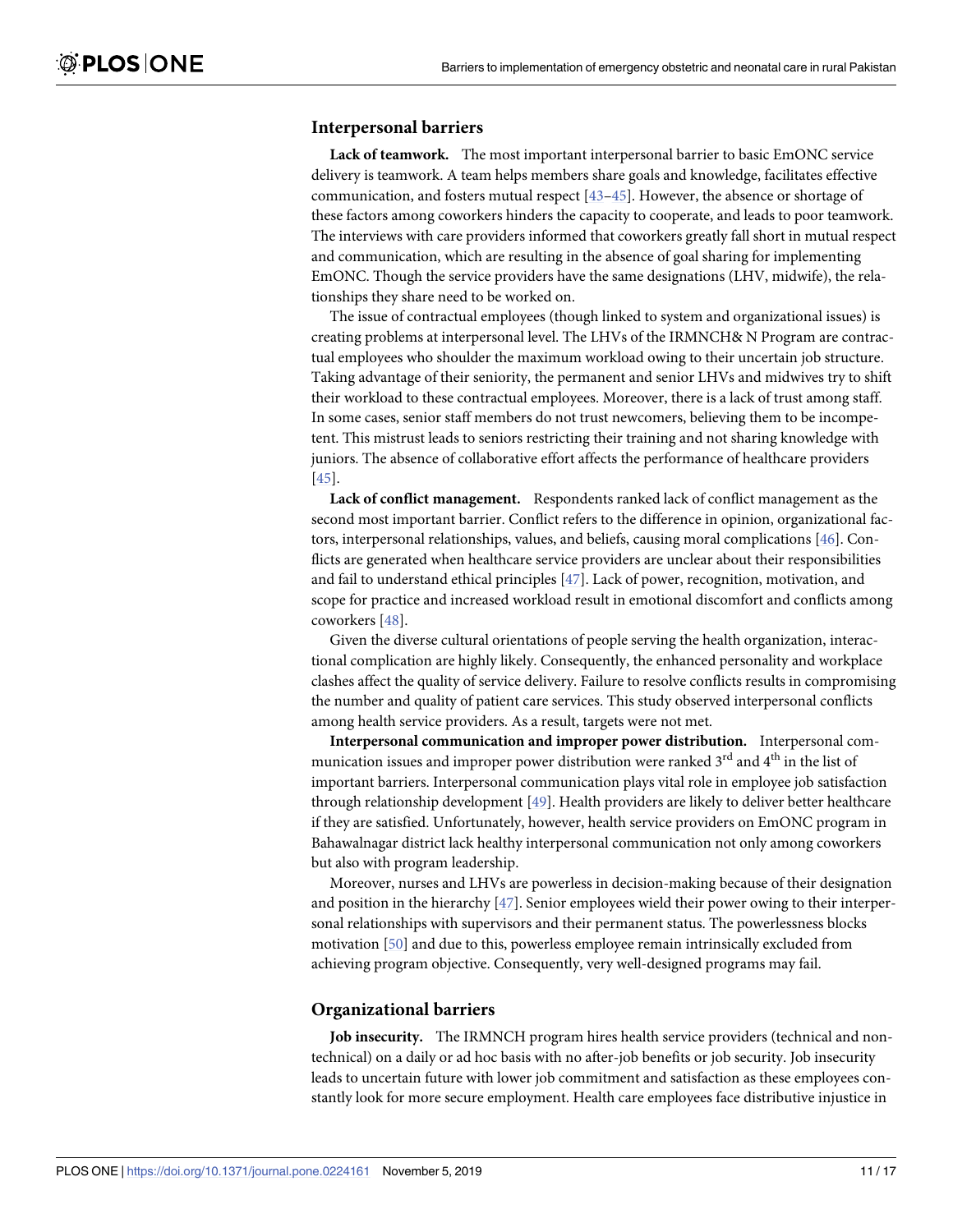<span id="page-11-0"></span>the allocation of legal residences, medical facilities, and economic status imbalance that results in moral discomfort, affecting the quality of service delivery and resulting in the desire to switch jobs [[47](#page-16-0), [51](#page-16-0)]. Temporary nature of jobs increases turnover intentions and reduces job commitment. Empirical studies indicate that temporary employees experience less work engagement and job satisfaction than their permanent counterparts (fixed-term employees) [\[52\]](#page-16-0). There have been cases where, after receiving training from government health care institutes, temporary employees have switched to private sector, using the acquired skills to earn higher salaries and status in private health care institutions. This phenomenon is among the strongest barriers to implementing EmONC in the district under study.

**Organizational culture.** The culture of an organization reflects the core values that differentiate it from other organizations. Organizational culture can foster innovation that can lead to sustainable development [\[53\]](#page-16-0). Studies indicate the clear impact of organizational culture on the quality of public health services delivery. Institutions with weak organizational culture have more turnover, negative work attitudes in service delivery, inconsistent services, increased training costs, and lower productivity [[54](#page-16-0)]. Bahawalnagar's health department falls short the documented standard operating procedures (SOPs). Value system limitations and lack of organizational citizenship behavior are decreasing job satisfaction and employee morale. Consequently, the implementation of EmONC faces problems.

**Human resource deployment and role clarity.** Human resource deployment is an important barrier in equipping primary health care organizations with skilled birth attendants for 24-hour emergency obstetric care services. The trained LHVs and midwives succeed in getting transferred either to health units in their hometowns or deployed on general duties to RHCs or THQs with no targets. The remaining workforce shares greater workload, causing dissatisfaction and lowering job commitment. This egalitarian distribution of health care service providers on geographic and health facility bases increases employee workloads, delivery waiting times, demotivation, and turnover intentions, reduces the time per patient; and results in poor service delivery [\[55\]](#page-16-0).

Moreover, health providers of basic EmONC services are not very clear about their roles and responsibilities. Role clarity reduces job-related tension and increases job satisfaction [\[56\]](#page-16-0). Role ambiguity, on the contrary, increases workplace tension and professional incompetency. The workplace issues arising from the absence of role clarity are creating problems for EmONC implementation in the district.

# **System-level barriers**

**Higher targets: Lack of target management.** Lack of target management (i.e. irrational and very high targets) has been identified as the first system-level barrier to EmONC implementation. Unfortunately, similar targets are assigned to low and high resource health units. It creates discomfort among the providers of low resource units. Moreover, achieving targets does not mean that the performance and quality are as per standards. In fact, most employees bypass ethical standards for achieving targets. . . Target pressure has led to recording fake deliveries, and created other administrative and judicial issues in the delivery system of district Bahawalnagar. It further disturbed the delivery of EmONC.

**Resource availability.** The second important system-level issue is the availability of resources. These resources include a combination of medicine stock, medical equipment, human resource allocation, and financial capital. Owing to the scarcity of health funds, resource allocation in the health facilities of developing countries is a challenge [\[57\]](#page-16-0). In district Bahawalnagar, the basic EmONC program has not provided the health units with necessary medical equipment. Each interviewee requested program leaders to avail ultrasound machines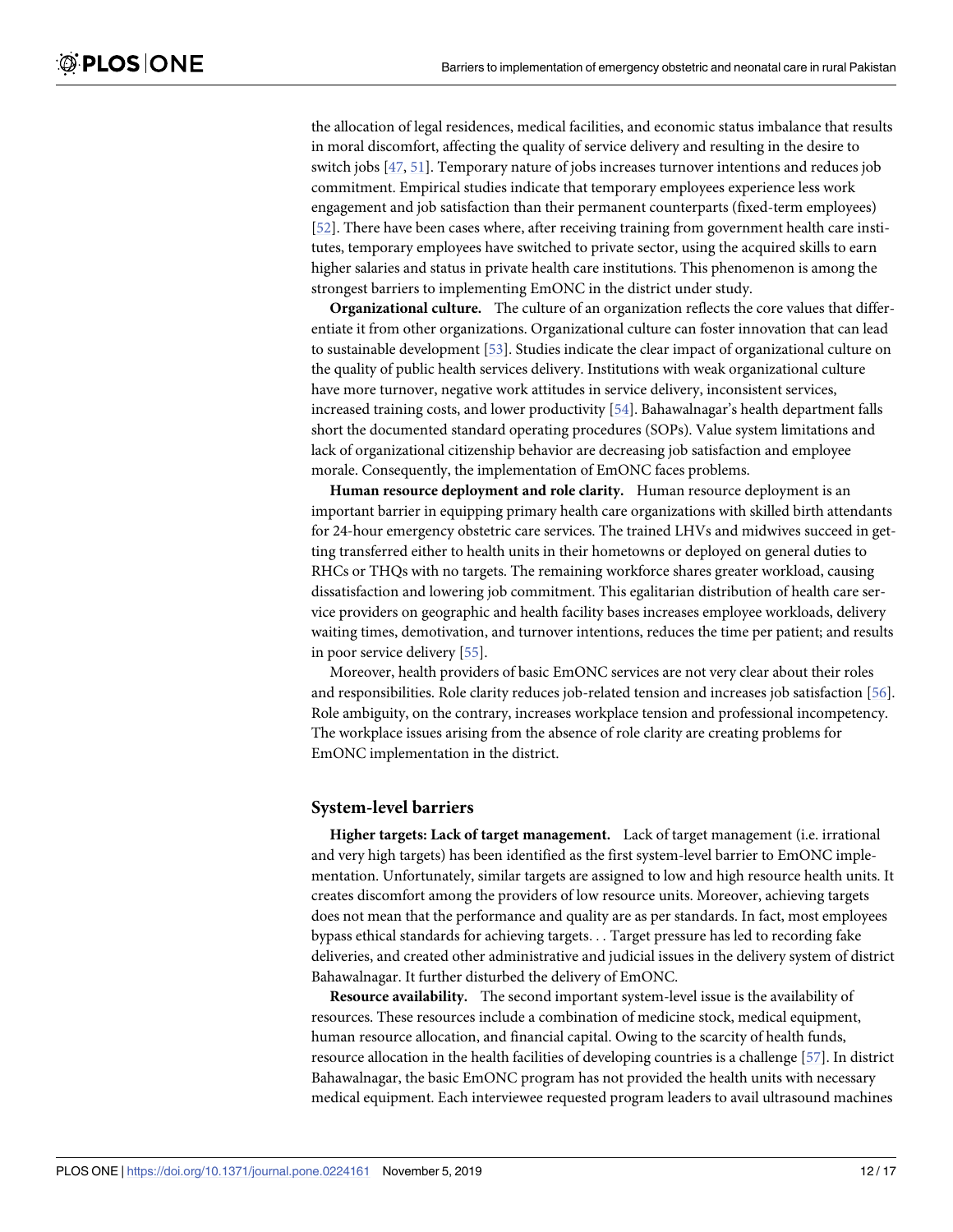<span id="page-12-0"></span>and tocometers (for fetal heartbeat and uterine contraction measurement). Availability of medical equipment helps identify pre-mature complexities of normal deliveries. In many health facilities of the district; there is shortage of essential lifesaving medicine. Some health facility in-charges manage to avail medicine at their own personal cost or from the "purchi" fee. Other health facilities and health service professionals avoid taking the risk of attending the deliveries because of resource shortage. The lack of equal resource allocation also results in the development of uncertainty and conflicts among health units and health service providers [\[47\]](#page-16-0).

**House-job requirement and dual practice.** House-job requirement was removed from the LHV training program for nearly two years. The LHVs who graduated during that period are less experienced and try to avoid handling delivery patients because they lack of confidence. Health units with such LHVs remain reluctant to receive obstetric emergencies even if they have the necessary resources. In addition, there is an issue of dual practice which stems from low salaries in public health system, and government's open permission for private practice due to the shortage of health providers in the country. The issue of dual practice perpetuates many other problems such as health provider's lack of attendance at public health facility, lesser intention to attend the cases at public health facility etc. It reduces involvement in their job at public health units. Studies indicate that lower compensation is less harmful than lower job involvement [\[58\]](#page-16-0). The struggle of dual practitioners to get patients treated at private health care centers lowers the quality of services at public sector healthcare institutes. This imbalance between public and private practice hinders the achievement of safe health care services for the general public [[59](#page-16-0)].

# **Conclusions**

Based on data from 79 basic healthcare professionals, this study concludes that EmONC implementation is facing significant interpersonal, organizational, and system-level barriers, and these barriers must be addressed for improving maternal and neonatal care in district Bahawalnagar. This study's focus on determining the relative importance of identified barriers may help policy makers in addressing these issues. More specifically, we recommend health service providers, managers, policy makers, and international organizations (i.e. WHO, UNICEF etc.) to take steps toward improving teamwork within and across health units, develop an effective conflict management system, provide job security to health providers, and help in establishing a healthy organizational cultures in basic health units of the district. The inability to understand the workforce culture is a management failure and one of the major hurdles in implementing a good healthcare program [\[60\]](#page-16-0). The leadership should play an active role in developing workforce harmony for successful execution of the program.

In addition, the targets of health units must be rationalized, house job requirement must be reactivated, and private practice must be discouraged. House job requirement should be complimentary to healthcare service providers and needs an ongoing strategy to equip them with latest knowledge and practical training. The dual practice issue can be addressed by developing policies in favor of public healthcare and the providers be incentivized within this system. Most importantly, the health units must be provided with sufficient resources to implement EmONC program.

### **Future research**

Although this study is exploratory in nature, and no 'a priori' hypotheses were tested, future researchers may determine whether any compelling 'a posterior' hypotheses can be developed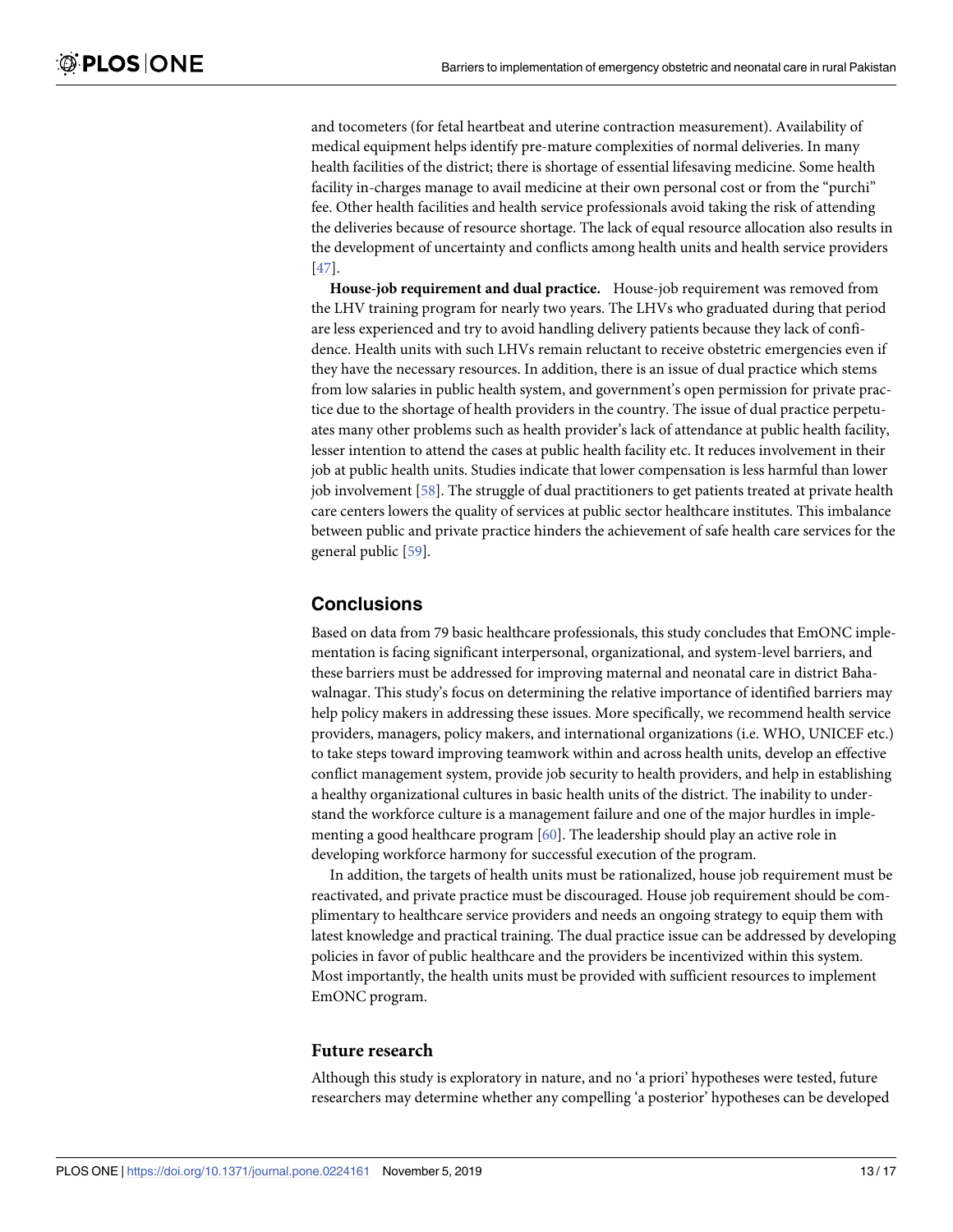<span id="page-13-0"></span>from exploratory data [[61](#page-16-0)]. Moreover, this study was conducted on a specific healthcare issue in a specific region. Future research may focus on other healthcare issues and other regions.

# **Supporting information**

**S1 [Fig](http://www.plosone.org/article/fetchSingleRepresentation.action?uri=info:doi/10.1371/journal.pone.0224161.s001).** (TIFF)

**S1 [Table.](http://www.plosone.org/article/fetchSingleRepresentation.action?uri=info:doi/10.1371/journal.pone.0224161.s002) Categories for interpersonal level barriers in implementation of EmONC services.**

(DOCX)

**S2 [Table.](http://www.plosone.org/article/fetchSingleRepresentation.action?uri=info:doi/10.1371/journal.pone.0224161.s003) Frequency of codes ((interpersonal level issues)).** (DOCX)

**S3 [Table.](http://www.plosone.org/article/fetchSingleRepresentation.action?uri=info:doi/10.1371/journal.pone.0224161.s004) Categories for organizational level barriers in implementation of EmONC services.**

(DOCX)

**S4 [Table.](http://www.plosone.org/article/fetchSingleRepresentation.action?uri=info:doi/10.1371/journal.pone.0224161.s005) Frequency of codes (organizational level issues).** (DOCX)

**S5 [Table.](http://www.plosone.org/article/fetchSingleRepresentation.action?uri=info:doi/10.1371/journal.pone.0224161.s006) Categories for system level barriers in implementation of EmONC services.** (DOCX)

**S6 [Table.](http://www.plosone.org/article/fetchSingleRepresentation.action?uri=info:doi/10.1371/journal.pone.0224161.s007) Frequency of codes (system level issues).** (DOCX)

**S7 [Table.](http://www.plosone.org/article/fetchSingleRepresentation.action?uri=info:doi/10.1371/journal.pone.0224161.s008) Descriptive statistics of interpersonal level barriers.** (DOCX)

**S8 [Table.](http://www.plosone.org/article/fetchSingleRepresentation.action?uri=info:doi/10.1371/journal.pone.0224161.s009) Rank orders of interpersonal level barriers.** (DOCX)

**S9 [Table.](http://www.plosone.org/article/fetchSingleRepresentation.action?uri=info:doi/10.1371/journal.pone.0224161.s010) Descriptive statistics of organizational level barriers.** (DOCX)

**S10 [Table.](http://www.plosone.org/article/fetchSingleRepresentation.action?uri=info:doi/10.1371/journal.pone.0224161.s011) Rank order of organizational level barriers.** (DOCX)

**S11 [Table.](http://www.plosone.org/article/fetchSingleRepresentation.action?uri=info:doi/10.1371/journal.pone.0224161.s012) Descriptive statistics of system level barriers.** (DOCX)

**S12 [Table.](http://www.plosone.org/article/fetchSingleRepresentation.action?uri=info:doi/10.1371/journal.pone.0224161.s013) Rank orders of system level barriers.** (DOCX)

**S1 [File.](http://www.plosone.org/article/fetchSingleRepresentation.action?uri=info:doi/10.1371/journal.pone.0224161.s014) Key informant interview guide.** (PDF)

# **Author Contributions**

**Conceptualization:** Sajid Haider. **Data curation:** Rana Farhan Ali. **Formal analysis:** Sajid Haider, Munir Ahmed. **Investigation:** Munir Ahmed, Asad Afzal Humayon.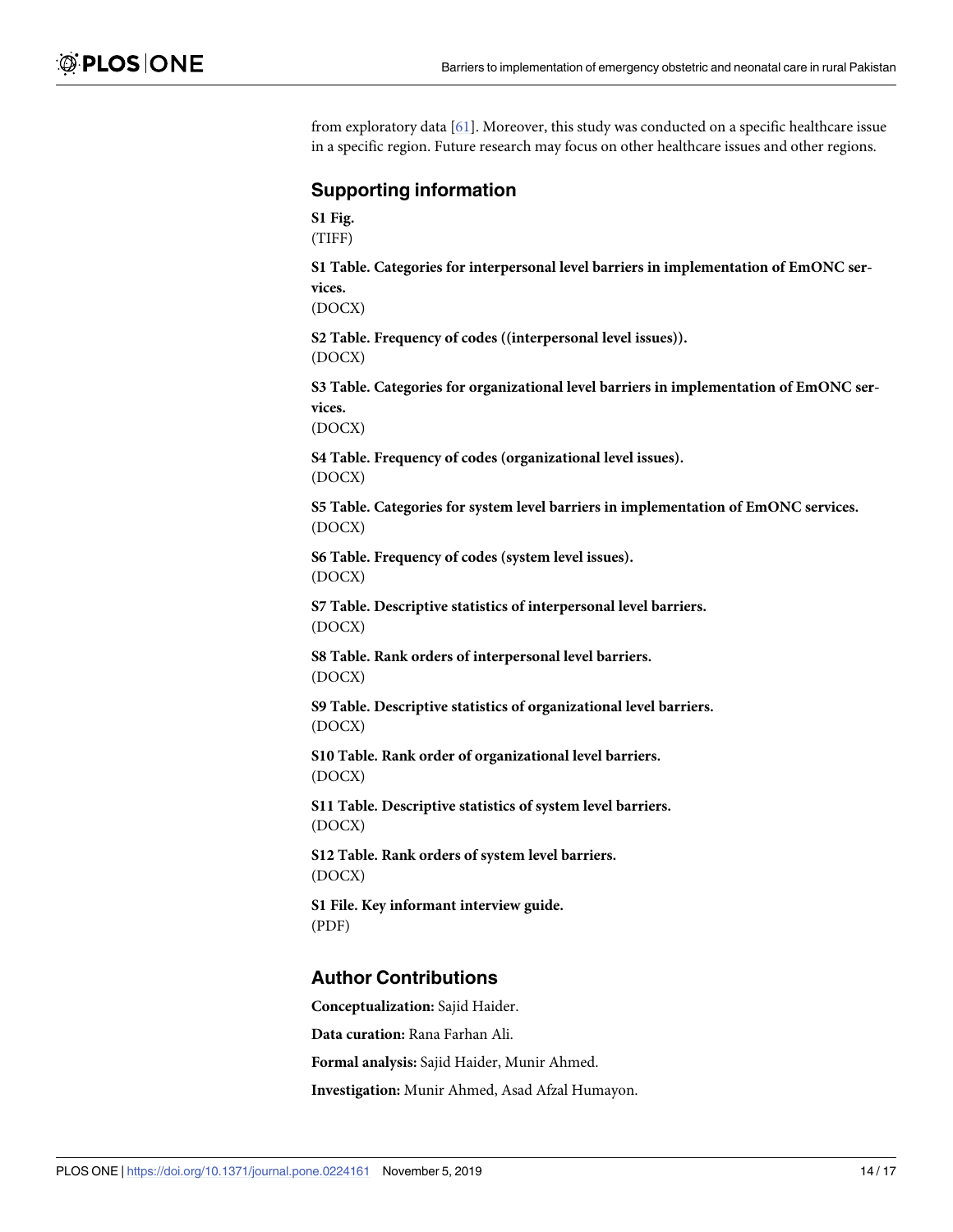<span id="page-14-0"></span>**Methodology:** Sajid Haider, Jamil Ahmad.

**Project administration:** Rana Farhan Ali, Muhammad Sajjad.

**Resources:** Rana Farhan Ali, Muhammad Sajjad.

**Software:** Munir Ahmed.

**Supervision:** Sajid Haider.

**Validation:** Asad Afzal Humayon.

**Visualization:** Asad Afzal Humayon.

**Writing – original draft:** Sajid Haider, Rana Farhan Ali.

**Writing – review & editing:** Munir Ahmed, Muhammad Sajjad, Jamil Ahmad.

#### **References**

- **[1](#page-1-0).** Ozimek JA, Kilpatrick SJ. Maternal mortality in the twenty-first century. Obstetrics and Gynecology Clinics. 2018; 45(2):175–186. <https://doi.org/10.1016/j.ogc.2018.01.004> PMID: [29747724](http://www.ncbi.nlm.nih.gov/pubmed/29747724)
- **[2](#page-1-0).** World Health Organization (2018). Maternal Mortality Key Facts. Retrieved from [https://www.who.int/](https://www.who.int/en/news-room/fact-sheets/detail/maternal-mortality) [en/news-room/fact-sheets/detail/maternal-mortality](https://www.who.int/en/news-room/fact-sheets/detail/maternal-mortality) on August 22, 2019.
- **[3](#page-1-0).** Kalisa R, Malande OO. Birth preparedness, complication readiness and male partner involvement for obstetric emergencies in rural Rwanda. The Pan African medical journal. 2016; 25.
- **[4](#page-1-0).** Reinke E, Supriyatiningsih JH. Maternal mortality as a Millennium Development Goal of the United Nations: a systematic assessment and analysis of available data in threshold countries using Indonesia as example. Journal of global health. 2017; 7(1): 1–9.
- **[5](#page-1-0).** Bohren MA, Vogel JP, Fawole B, Maya ET, Maung TM, Balde´ MD, et al. Methodological development of tools to measure how women are treated during facility-based childbirth in four countries: labor observation and community survey. BMC medical research methodology. 2018; 18(1):132. [https://doi.org/](https://doi.org/10.1186/s12874-018-0603-x) [10.1186/s12874-018-0603-x](https://doi.org/10.1186/s12874-018-0603-x) PMID: [30442102](http://www.ncbi.nlm.nih.gov/pubmed/30442102)
- **[6](#page-1-0).** Lyerly AD, Jaffe E, Little MO. Access to Pregnancy-Related Services: Public Health Ethics Issues. The Oxford Handbook of Public Health Ethics. 2019: 415.
- **[7](#page-1-0).** Berhane B, Gebrehiwot H, Weldemariam S, Fisseha B, Kahsay S, Gebremariam A. Quality of basic emergency obstetric and newborn care (BEmONC) services from patients' perspective in Adigrat town, Eastern zone of Tigray, Ethiopia. 2017: a cross sectional study. BMC pregnancy and childbirth. 2019; 19(1):190. <https://doi.org/10.1186/s12884-019-2307-6> PMID: [31146729](http://www.ncbi.nlm.nih.gov/pubmed/31146729)
- **[8](#page-1-0).** Tiruneh GT, Karim AM, Avan BI, Zemichael NF, Wereta TG, Wickremasinghe D, et al. The effect of implementation strength of basic emergency obstetric and newborn care (BEmONC) on facility deliveries and the met need for BEmONC at the primary health care level in Ethiopia. BMC pregnancy and childbirth. 2018; 18(1):123. <https://doi.org/10.1186/s12884-018-1751-z> PMID: [29720108](http://www.ncbi.nlm.nih.gov/pubmed/29720108)
- **[9](#page-1-0).** Paxton A, Bailey P, Lobis S. The United Nations Process Indicators for emergency obstetric care: Reflections based on a decade of experience. International Journal of Gynecology & Obstetrics. 2006; 95(2):192–208.
- **[10](#page-1-0).** WHO UNICEF, UNFPA AMDD. Monitoring emergency obstetric care: a handbook. Geneva: World Health Organization; 2009.
- **[11](#page-1-0).** Bureau-of-Statistics. Multiple Indicator Cluster Survey (MICS). Government of Punjab. 2017–18, Retrieved from [http://https://bos.punjab.gov.pk/system/files/MICS%20SFR\\_Final\\_Vol2\\_0.pdf.](http://https://bos.punjab.gov.pk/system/files/MICS%20SFR_Final_Vol2_0.pdf)
- **[12](#page-1-0).** Abdullah MA. Structural Violence and Pakistan's Health Situation. Journal of Islamabad Medical & Dental College. 2019; 8(1):1–2.
- **[13](#page-1-0).** National Institute of Population Studies, Pakistan. Pakistan Demographic Health Survey (PDHS) 2017– 18. [http://nips.org.pk/abstract\\_files/PDHS%20-%202017-18%20Key%20indicator%20Report%20Aug](http://nips.org.pk/abstract_files/PDHS%20-%202017-18%20Key%20indicator%20Report%20Aug%202018.pdf) [%202018.pdf](http://nips.org.pk/abstract_files/PDHS%20-%202017-18%20Key%20indicator%20Report%20Aug%202018.pdf)
- **[14](#page-1-0).** Jehan I, Harris H, Salat S, Zeb A, Mobeen N, Pasha O, et al. Neonatal mortality, risk factors and causes: a prospective population-based cohort study in urban Pakistan. Bulletin of the world health organization. 2009; 87(2): 130–38. <https://doi.org/10.2471/BLT.08.050963> PMID: [19274365](http://www.ncbi.nlm.nih.gov/pubmed/19274365)
- **[15](#page-1-0).** World Bank. 2013, Retrieved August, 24, 2017, from [http://data.worldbank.org/indicator/SH.STA.](http://data.worldbank.org/indicator/SH.STA.BRTC.ZS) [BRTC.ZS](http://data.worldbank.org/indicator/SH.STA.BRTC.ZS)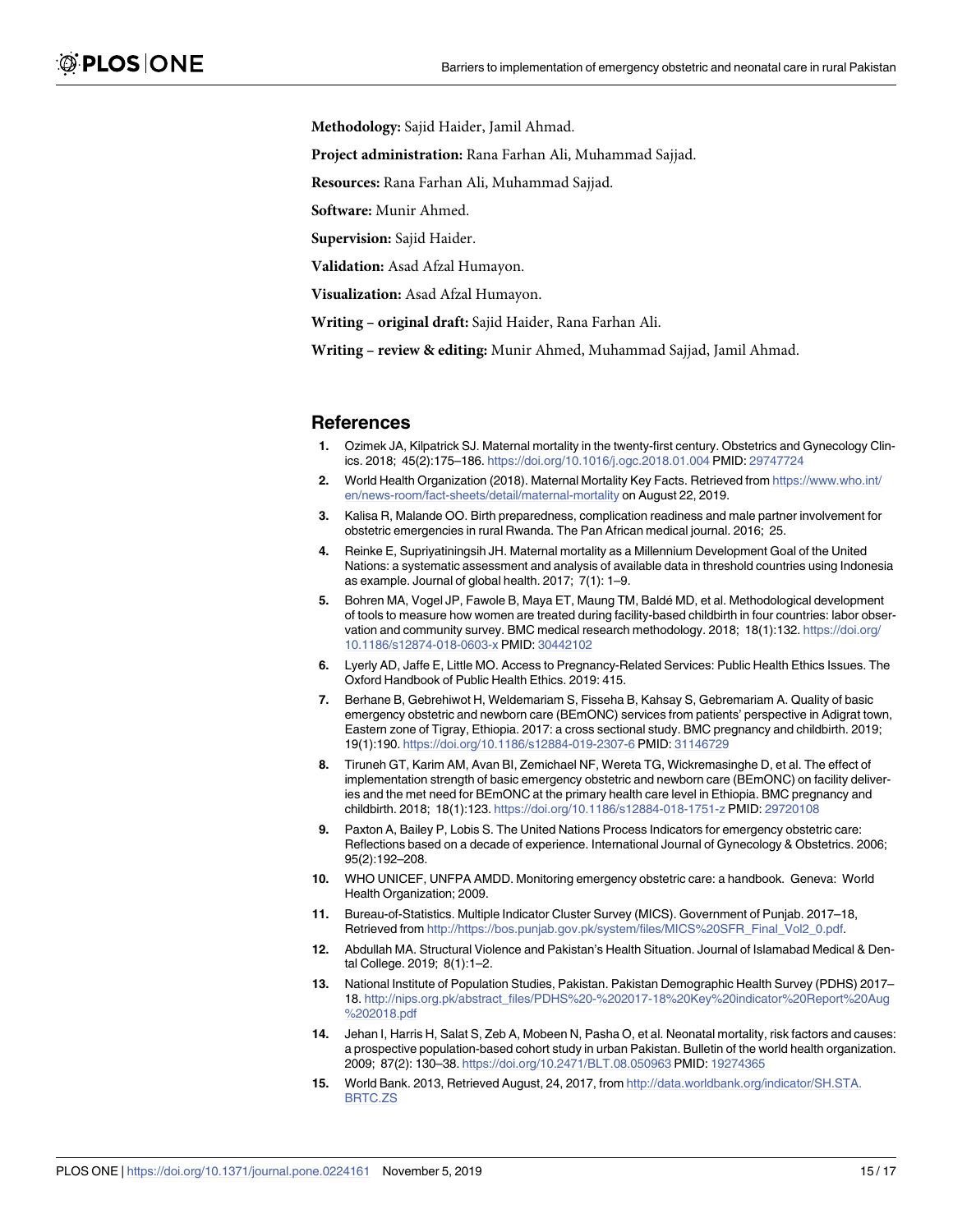- <span id="page-15-0"></span>**[16](#page-1-0).** UNICEF (2016). Maternal and Newborn Health Disparities (Pakistan). Retrieved from [https://data.](https://data.unicef.org/resources/maternal-newborn-health-disparities-country-profiles/) [unicef.org/resources/maternal-newborn-health-disparities-country-profiles/](https://data.unicef.org/resources/maternal-newborn-health-disparities-country-profiles/) on August 21, 2019.
- **[17](#page-1-0).** Chi PC, Bulage P, Urdal H, Sundby J. A qualitative study exploring the determinants of maternal health service uptake in post-conflict Burundi and Northern Uganda. BMC pregnancy and childbirth. 2015; 15(1):18.
- **[18](#page-1-0).** Prata N, Passano P, Sreenivas A, Gerdts CE. Maternal mortality in developing countries: challenges in scaling-up priority interventions. Women's Health. 2010; 6(2):311–27. <https://doi.org/10.2217/whe.10.8> PMID: [20187734](http://www.ncbi.nlm.nih.gov/pubmed/20187734)
- **[19](#page-1-0).** Smeele P, Kalisa R, van Elteren M, van Roosmalen J, van den Akker T. Birth preparedness and complication readiness among pregnant women admitted in a rural hospital in Rwanda. BMC pregnancy and childbirth. 2018; 18(1):190. <https://doi.org/10.1186/s12884-018-1818-x> PMID: [29848311](http://www.ncbi.nlm.nih.gov/pubmed/29848311)
- **[20](#page-1-0).** Kalisa R, Smeele P, van Elteren M, van den Akker T, van Roosmalen J. Facilitators and barriers to birth preparedness and complication readiness in rural Rwanda among community health workers and community members: a qualitative study. Maternal health, neonatology and perinatology. 2018; 4(1):11.
- **[21](#page-1-0).** Harris RD, Marks WM. Compact ultrasound for improving maternal and perinatal care in low-resource settings: review of the potential benefits, implementation challenges, and public health issues. Journal of Ultrasound in Medicine. 2009; 28(8):1067–1076. <https://doi.org/10.7863/jum.2009.28.8.1067> PMID: [19643790](http://www.ncbi.nlm.nih.gov/pubmed/19643790)
- **[22](#page-2-0).** Munawar U, Akhter N. Reasons Behind the Selection of Open and Distance Learning by Women in Punjab Province of Pakistan. Journal of Educational Research (1027–9776). 2017; 20(2).
- **[23](#page-2-0).** Naveed A, Khan SA. Widening Disparities: Public Sector Spending and Poverty Across Districts in Punjab. Retrieved from [http://www.ppaf.org.pk/doc/PolicyBriefs/30.Widening%20Disparities\\_new.pdf](http://www.ppaf.org.pk/doc/PolicyBriefs/30.Widening%20Disparities_new.pdf) on August 21, 2019.
- **[24](#page-2-0).** Bureau-of-Statistics. Multiple Indicator Cluster Survey (MICS). Government of Punjab. 2014, Retrieved from [http://www.bos.gop.pk/finalreport.](http://www.bos.gop.pk/finalreport)
- **[25](#page-2-0).** Bureau-of-Statistics. Multiple Indicator Cluster Survey (MICS). Government of Punjab. 2011, Retrieved from [http://www.bos.gop.pk/publicationreports.](http://www.bos.gop.pk/publicationreports)
- **[26](#page-2-0).** Ali M, Hotta M, Kuroiwa C, Ushijima H. Emergency obstetric care in Pakistan: potential for reduced maternal mortality through improved basic EmOC facilities, services, and access. International Journal of Gynecology & Obstetrics. 2005; 91(1):105–112.
- **[27](#page-2-0).** Utz B, Zafar S, Arshad N, Kana T, Gopalakrishnan S, Van Den Broek N. Status of emergency obstetric care in four districts of Punjab, Pakistan–results of a baseline assessment. J Pak Med Assoc. 2015; 65(5):480–485. PMID: [26028380](http://www.ncbi.nlm.nih.gov/pubmed/26028380)
- **[28](#page-2-0).** EDO(H)-BWN. Office Order Number: 10343–46, Dated March 19, 2016. Health Department Bahawalnagar, Government of Punjab, Pakistan. (2016).
- **[29](#page-2-0).** Haider S, de Pablos Heredero C, Ahmed M, Dustgeer S. Identifying Causes of Terrorism in Pakistan. Dialogue (Pakistan). 2015; 10(3).
- **[30](#page-2-0).** Ather F, Sherin A. Health system financing in Pakistan: reviewing resources and opportunities. KMUJ: Khyber Medical University Journal. 2014; 6(2):53–5.
- **[31](#page-3-0).** Bureau-of-Statistics. Punjab Development Statistics, Government of Punjab. 2015.
- **[32](#page-3-0).** "DISTRICT WISE CENSUS RESULTS CENSUS 2017" (PDF). Pbscensus.gov.pk. Archived from the original (PDF) on 2017-08-29.
- **[33](#page-3-0).** MDGs. Punjab Millennium Development Goals Report, 2011. Government of Punjab, Pakistan. (2011).
- **[34](#page-3-0).** Pluye P, Robert E, Cargo M, et al. Proposal: A mixed methods appraisal tool for systematic mixed studies reviews. Montreal: McGill University; 2011 [http://mixedmethodsappraisaltoolpublic.pbworks.com/w/](http://mixedmethodsappraisaltoolpublic.pbworks.com/w/file/fetch/84371689/MMAT%202011%20criteria%20and%20tutorial%202011-0629updated2014.08.21.pdf) [file/fetch/84371689/MMAT%202011%20criteria%20and%20tutorial%202011-0629updated2014.08.](http://mixedmethodsappraisaltoolpublic.pbworks.com/w/file/fetch/84371689/MMAT%202011%20criteria%20and%20tutorial%202011-0629updated2014.08.21.pdf) [21.pdf](http://mixedmethodsappraisaltoolpublic.pbworks.com/w/file/fetch/84371689/MMAT%202011%20criteria%20and%20tutorial%202011-0629updated2014.08.21.pdf)
- **[35](#page-4-0).** Pullig C, Maxham JG III, Hair JF Jr. Salesforce automation systems: An exploratory examination of organizational factors associated with effective implementation and salesforce productivity. Journal of Business Research. 2002; 55(5):401–415.
- **[36](#page-4-0).** Ducharme DR. Factors that Influence the Use of Qualitative Methods by Institutional Researchers (Doctoral dissertation, Johnson & Wales University).
- **[37](#page-4-0).** Krippendorf K. Content analysis: an introduction to its methodology. Sage. Thousand Oaks, CA. 2004.
- **[38](#page-4-0).** Mayring P. Qualitative content analysis. A companion to qualitative research. 2004; 1:159–176.
- **[39](#page-4-0).** Konopásek Z. Making thinking visible with Atlas. ti: Computer assisted qualitative analysis as textual practices. Historical Social Research/HistorischeSozialforschung. Supplement. 2007: 276–298.
- **[40](#page-4-0).** Friese S. ATLAS. ti 7 user manual. Berlin: ATLAS. ti Scientific Software Development GmbH. 2012.